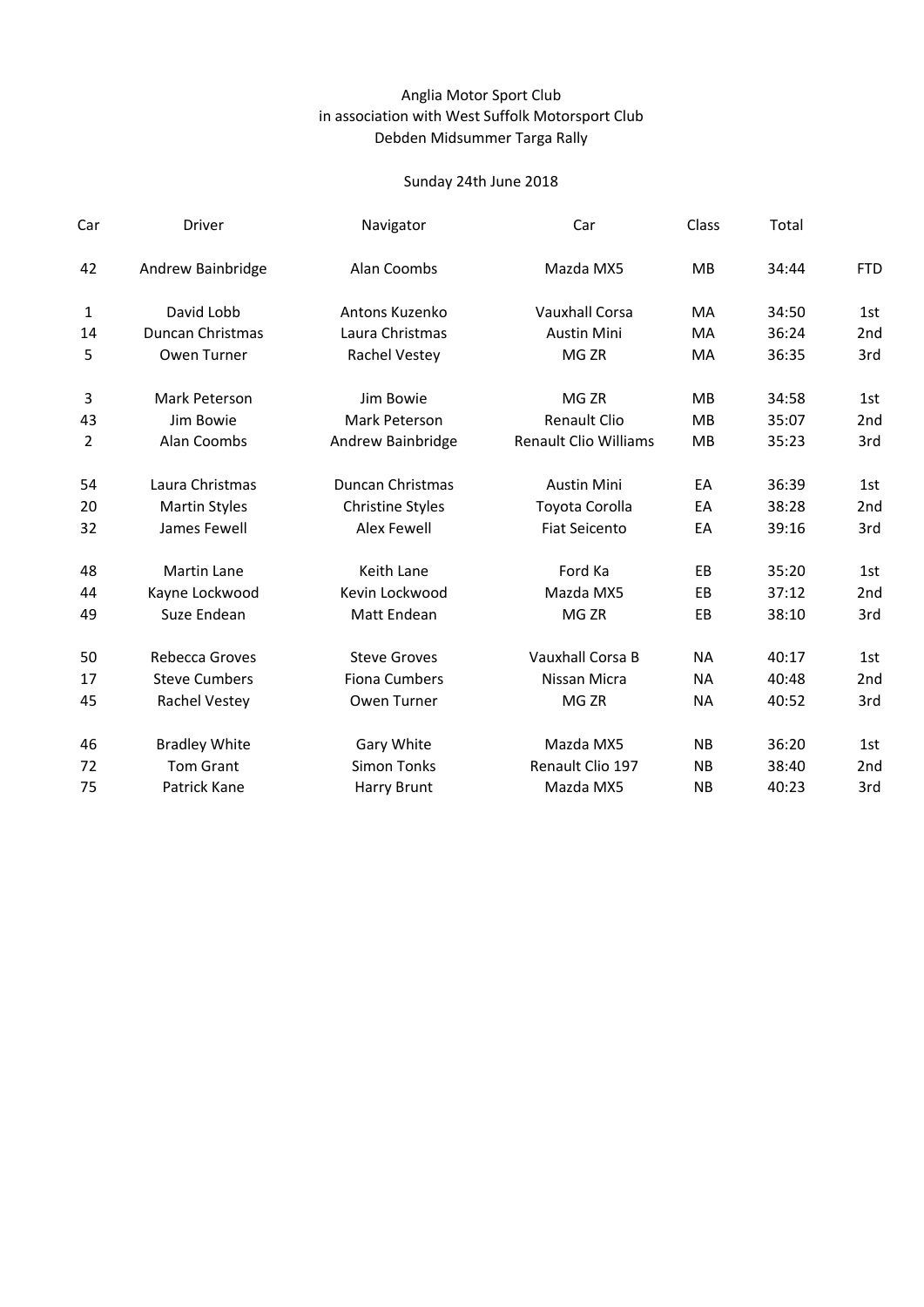## Anglia Motor Sport Club in association with West Suffolk Motorsport Club Debden Midsummer Targa Rally

| O/A | Car            | <b>Driver</b>        | Navigator               | Car                          | Class     | Pos            | Total | Gap      | Int      |
|-----|----------------|----------------------|-------------------------|------------------------------|-----------|----------------|-------|----------|----------|
| 1   | 42             | Andrew Bainbridge    | Alan Coombs             | Mazda MX5                    | <b>MB</b> |                | 34:44 |          |          |
| 2   | 1              | David Lobb           | Antons Kuzenko          | <b>Vauxhall Corsa</b>        | MA        | $\mathbf{1}$   | 34:50 | $+00:06$ | $+00:06$ |
| 3   | 3              | Mark Peterson        | Jim Bowie               | MG <sub>ZR</sub>             | <b>MB</b> | $\mathbf{1}$   | 34:58 | $+00:14$ | $+00:08$ |
| 4   | 43             | Jim Bowie            | Mark Peterson           | <b>Renault Clio</b>          | <b>MB</b> | 2              | 35:07 | $+00:23$ | $+00:09$ |
| 5   | 48             | <b>Martin Lane</b>   | Keith Lane              | Ford Ka                      | EB        | $\mathbf{1}$   | 35:20 | $+00:36$ | $+00:13$ |
| 6   | $\overline{2}$ | Alan Coombs          | Andrew Bainbridge       | <b>Renault Clio Williams</b> | MB        | 3              | 35:23 | $+00:39$ | $+00:03$ |
| 7   | 9              | Matt Endean          | Suze Endean             | MG <sub>ZR</sub>             | MB        | 4              | 35:37 | $+00:53$ | $+00:14$ |
| 8   | 8              | Keith Lane           | <b>Martin Lane</b>      | Ford Ka                      | <b>MB</b> | 5              | 35:47 | $+01:03$ | $+00:10$ |
| 9   | 6              | Gary White           | <b>Bradley White</b>    | Mazda MX5                    | <b>MB</b> | 6              | 35:50 | $+01:06$ | $+00:03$ |
| 10  | 46             | <b>Bradley White</b> | Gary White              | Mazda MX5                    | <b>NB</b> | 1              | 36:20 | $+01:36$ | $+00:30$ |
| 11  | 14             | Duncan Christmas     | Laura Christmas         | <b>Austin Mini</b>           | MA        | $\overline{2}$ | 36:24 | $+01:40$ | $+00:04$ |
| 12  | 5              | Owen Turner          | Rachel Vestey           | MG <sub>ZR</sub>             | MA        | 3              | 36:35 | $+01:51$ | $+00:11$ |
| 13  | 54             | Laura Christmas      | Duncan Christmas        | <b>Austin Mini</b>           | EA        | 1              | 36:39 | $+01:55$ | $+00:04$ |
| 14  | 10             | <b>Steve Groves</b>  | Rebecca Groves          | Vauxhall Corsa B             | MA        | 4              | 36:40 | $+01:56$ | $+00:01$ |
| 15  | 4              | Kevin Lockwood       | Kayne Lockwood          | Mazda Mx5                    | MB        | $\overline{7}$ | 36:40 | $+01:56$ | $+00:00$ |
| 16  | 44             | Kayne Lockwood       | Kevin Lockwood          | Mazda MX5                    | EB        | $\overline{2}$ | 37:12 | $+02:28$ | $+00:32$ |
| 17  | 49             | Suze Endean          | Matt Endean             | MG <sub>ZR</sub>             | EB        | 3              | 38:10 | $+03:26$ | $+00:58$ |
| 18  | 28             | John Peterson        | Ian Graham              | <b>Austin Mini Cooper S</b>  | MA        | 5              | 38:15 | $+03:31$ | $+00:05$ |
| 19  | 20             | <b>Martin Styles</b> | <b>Christine Styles</b> | Toyota Corolla               | EA        | $\overline{2}$ | 38:28 | $+03:44$ | $+00:13$ |
| 20  | 55             | Luis Gutierrez-Diaz  | Vince Hawtree           | MG <sub>ZR</sub>             | MA        | 6              | 38:39 | $+03:55$ | $+00:11$ |
| 21  | 72             | <b>Tom Grant</b>     | <b>Simon Tonks</b>      | Renault Clio 197             | NB        | $\overline{2}$ | 38:40 | $+03:56$ | $+00:01$ |
| 22  | 41             | Antons Kuzenko       | David Lobb              | Peugeot 206 Gti              | <b>MB</b> | 8              | 39:00 | $+04:16$ | $+00:20$ |
| 23  | 32             | James Fewell         | <b>Alex Fewell</b>      | <b>Fiat Seicento</b>         | EA        | 3              | 39:16 | $+04:32$ | $+00:16$ |
| 24  | 65             | <b>Kevin Tilsley</b> | <b>Matt Tilsley</b>     | <b>Vauxhall Corsa</b>        | EB        | 4              | 39:38 | $+04:54$ | $+00:22$ |
| 25  | 11             | Paul Webb            | Chloe Webb              | Mazda MX5                    | EB        | 5              | 39:53 | $+05:09$ | $+00:15$ |
| 26  | 50             | Rebecca Groves       | <b>Steve Groves</b>     | Vauxhall Corsa B             | <b>NA</b> | $\mathbf{1}$   | 40:17 | $+05:33$ | $+00:24$ |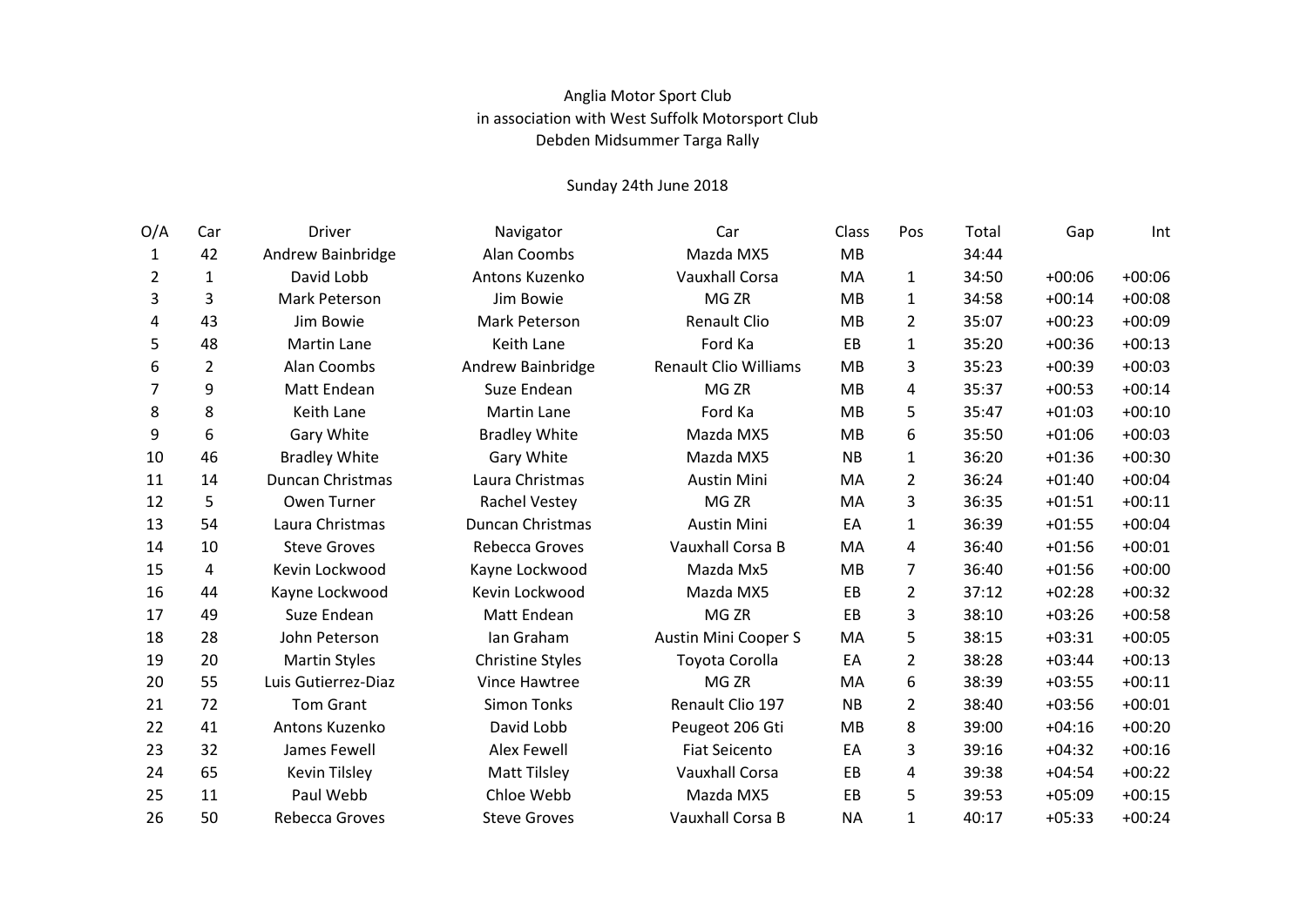| 27 | 75 | Patrick Kane            | <b>Harry Brunt</b>     | Mazda MX5              | <b>NB</b> | 3              | 40:23 | $+05:39$ | $+00:06$ |
|----|----|-------------------------|------------------------|------------------------|-----------|----------------|-------|----------|----------|
| 28 | 27 | Jon Hunt                | Dan Brentnall          | Suzuki Ignis Sport     | <b>NB</b> | 4              | 40:32 | $+05:48$ | $+00:09$ |
| 29 | 17 | <b>Steve Cumbers</b>    | <b>Fiona Cumbers</b>   | Nissan Micra           | <b>NA</b> | $\overline{2}$ | 40:48 | $+06:04$ | $+00:16$ |
| 30 | 25 | <b>Matt Tilsley</b>     | Kevin Tilsley          | <b>Vauxhall Corsa</b>  | <b>NB</b> | 5              | 40:49 | $+06:05$ | $+00:01$ |
| 31 | 45 | Rachel Vestey           | Owen Turner            | MG <sub>ZR</sub>       | <b>NA</b> | 3              | 40:52 | $+06:08$ | $+00:03$ |
| 32 | 38 | <b>Brian Grant</b>      | <b>Tom Grant</b>       | Renault Clio           | <b>NB</b> | 6              | 41:37 | $+06:53$ | $+00:45$ |
| 33 | 13 | Keith Bramley           | Rob Mchugh             | BMW <sub>Z3</sub>      | EB        | 6              | 41:38 | $+06:54$ | $+00:01$ |
| 34 | 15 | Vince Hawtree           | Luis Gutierrez-Diaz    | <b>Vauxhall Corsa</b>  | EB        | $\overline{7}$ | 42:14 | $+07:30$ | $+00:36$ |
| 35 | 30 | <b>Chris Rose</b>       | Amy Alice Burt         | Ford Puma              | MB        | 9              | 42:19 | $+07:35$ | $+00:05$ |
| 36 | 51 | <b>Tom Rielly</b>       | Paul Webb              | Mazda MX5              | <b>NB</b> | 7              | 42:25 | $+07:41$ | $+00:06$ |
| 37 | 53 | Rob Mchugh              | Keith Bramley          | BMW <sub>Z3</sub>      | EB        | 8              | 42:31 | $+07:47$ | $+00:06$ |
| 38 | 73 | <b>Matthew Mantle</b>   | <b>Colin Mantle</b>    | Peugeot 106            | <b>NA</b> | 4              | 42:41 | $+07:57$ | $+00:10$ |
| 39 | 24 | <b>Tim Albone</b>       | Archie Albone          | Mazda MX5              | <b>NB</b> | 8              | 42:45 | $+08:01$ | $+00:04$ |
| 40 | 21 | Nick Grant              | <b>Heather Pridham</b> | <b>Vauxhall Corsa</b>  | <b>NB</b> | 9              | 43:02 | $+08:18$ | $+00:17$ |
| 41 | 31 | <b>Mick Rose</b>        | Phil Littlemore        | Skoda Felicia          | EA        | 4              | 43:41 | $+08:57$ | $+00:39$ |
| 42 | 62 | Dick Athow              | Tom Athow              | MG <sub>ZR</sub>       | <b>NB</b> | 10             | 43:48 | $+09:04$ | $+00:07$ |
| 43 | 29 | Paul Pridham            | Josh Bobin             | <b>Vauxhall Corsa</b>  | EB        | 9              | 43:55 | $+09:11$ | $+00:07$ |
| 44 | 35 | James Tilley            | <b>Bertie Ellison</b>  | Daihatsu Sirion        | <b>NA</b> | 5              | 44:31 | $+09:47$ | $+00:36$ |
| 45 | 69 | Alistair Brown          | Nathan Brown           | Peugeot 205 Rallye     | EA        | 5              | 45:14 | $+10:30$ | $+00:43$ |
| 46 | 26 | Robert Ginn             | Katie Orger            | Nissan Micra           | <b>NA</b> | 6              | 45:50 | $+11:06$ | $+00:36$ |
| 47 | 57 | Fiona Cumbers           | <b>Steve Cumbers</b>   | Nissan Micra           | <b>NA</b> | 7              | 46:00 | $+11:16$ | $+00:10$ |
| 48 | 52 | <b>Tim Rowan</b>        | Simon Rowan            | Peugeot 206            | <b>NB</b> | 11             | 46:15 | $+11:31$ | $+00:15$ |
| 49 | 64 | Archie Albone           | Tim Albone             | Mazda MX5              | <b>NB</b> | 12             | 46:16 | $+11:32$ | $+00:01$ |
| 50 | 37 | Peter Goodwin           | Gavin Leech            | Skoda Fabia            | MA        | 7              | 46:34 | $+11:50$ | $+00:18$ |
| 51 | 68 | Lewis Chopping          | Hannah Pusey           | <b>BMW E36 Compact</b> | <b>NB</b> | 13             | 46:52 | $+12:08$ | $+00:18$ |
| 52 | 22 | <b>Nigel Craig</b>      | Dick Athow             | MG <sub>ZR</sub>       | <b>NB</b> | 14             | 47:27 | $+12:43$ | $+00:35$ |
| 53 | 66 | Katie Orger             | Robert Ginn            | Nissan Micra           | <b>NA</b> | 8              | 48:10 | $+13:26$ | $+00:43$ |
| 54 | 12 | Simon Rowan             | Tim Rowan              | Peugeot 206            | <b>NB</b> | 15             | 48:11 | $+13:27$ | $+00:01$ |
| 55 | 19 | Simon Sennitt           | Giles Hainsworth       | Ford Fiesta            | <b>NA</b> | 9              | 48:50 | $+14:06$ | $+00:39$ |
| 56 | 33 | Paul Merryweather       | Sandra Merryweather    | VW Polo                | EA        | 6              | 49:11 | $+14:27$ | $+00:21$ |
| 57 | 61 | <b>Heather Pridham</b>  | Nick Grant             | <b>Vauxhall Corsa</b>  | EB        | 10             | 49:43 | $+14:59$ | $+00:32$ |
| 58 | 60 | <b>Christine Styles</b> | <b>Martin Styles</b>   | Toyota Corolla         | <b>NA</b> | 10             | 50:22 | $+15:38$ | $+00:39$ |
| 59 | 34 | <b>Chris Barns</b>      | Matt Gibson            | Honda Civic            | <b>NB</b> | 16             | 50:25 | $+15:41$ | $+00:03$ |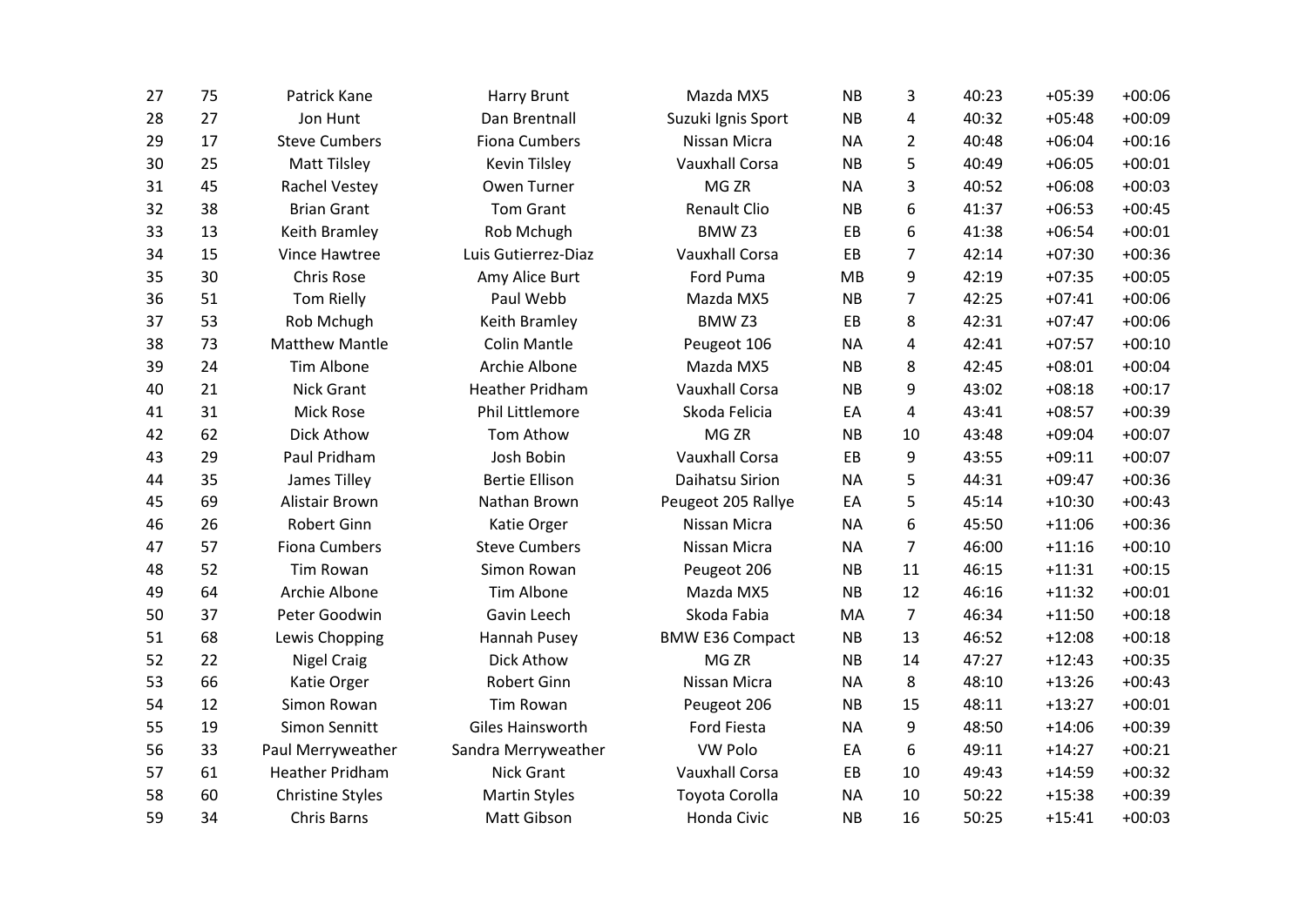| 60<br>$+17:59$<br>Giles Hainsworth<br>52.43<br>.<br>Simon Sennitt<br>ΝA<br>Ford Fiesta<br><u>JZ.FJ</u><br>-- |  | 59 |  |  |  |  |  |  | $+02:18$ |
|--------------------------------------------------------------------------------------------------------------|--|----|--|--|--|--|--|--|----------|
|--------------------------------------------------------------------------------------------------------------|--|----|--|--|--|--|--|--|----------|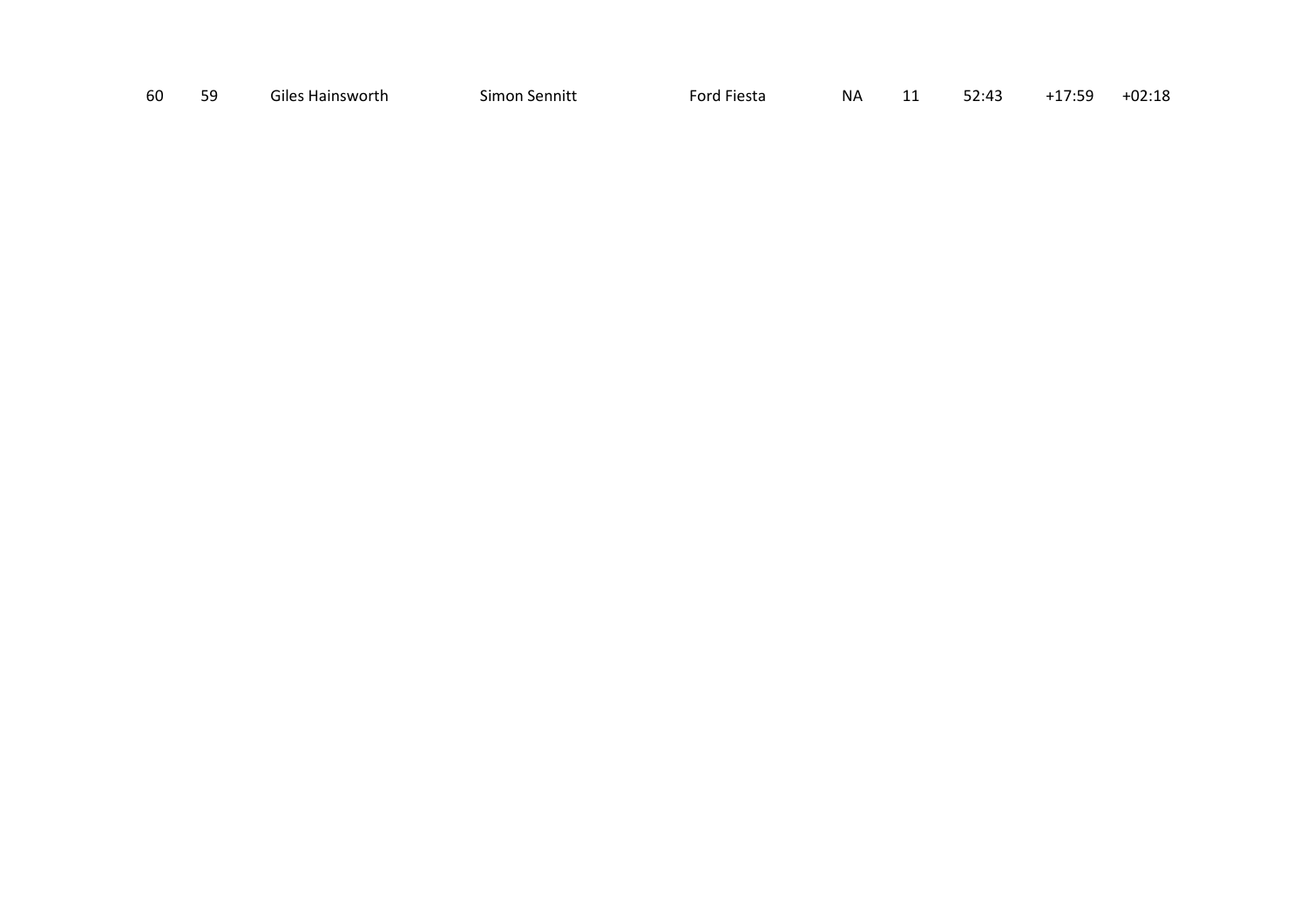## Anglia Motor Sport Club Debden Midsummer Targa Rally in association with West Suffolk Motorsport Club

| Pos            | Car            | Driver               | Navigator               | Car                          | Class     | Total | Gap      |          | Int Awards |
|----------------|----------------|----------------------|-------------------------|------------------------------|-----------|-------|----------|----------|------------|
| $\mathbf{1}$   | $\mathbf{1}$   | David Lobb           | Antons Kuzenko          | <b>Vauxhall Corsa</b>        | MA        | 34:50 |          |          | 1st        |
| $\overline{2}$ | 14             | Duncan Christmas     | Laura Christmas         | <b>Austin Mini</b>           | MA        | 36:24 | $+01:34$ | $+01:34$ | 2nd        |
| 3              | 5              | <b>Owen Turner</b>   | <b>Rachel Vestey</b>    | MG <sub>ZR</sub>             | MA        | 36:35 | $+01:45$ | $+00:11$ | 3rd        |
| 4              | 10             | <b>Steve Groves</b>  | Rebecca Groves          | Vauxhall Corsa B             | MA        | 36:40 | $+01:50$ | $+00:05$ |            |
| 5              | 28             | John Peterson        | Ian Graham              | Austin Mini Cooper S         | MA        | 38:15 | $+03:25$ | $+01:35$ |            |
| 6              | 55             | Luis Gutierrez-Diaz  | Vince Hawtree           | MG ZR                        | MA        | 38:39 | $+03:49$ | $+00:24$ |            |
| $\overline{7}$ | 37             | Peter Goodwin        | Gavin Leech             | Skoda Fabia                  | MA        | 46:34 | $+11:44$ | $+07:55$ |            |
|                | 42             | Andrew Bainbridge    | Alan Coombs             | Mazda MX5                    | MB        | 34:44 |          |          | <b>FTD</b> |
| $\mathbf{1}$   | 3              | <b>Mark Peterson</b> | Jim Bowie               | MG <sub>ZR</sub>             | MB        | 34:58 |          |          | 1st        |
| $\overline{2}$ | 43             | Jim Bowie            | Mark Peterson           | <b>Renault Clio</b>          | <b>MB</b> | 35:07 | $+00:09$ | $+00:09$ | 2nd        |
| 3              | $\overline{2}$ | Alan Coombs          | Andrew Bainbridge       | <b>Renault Clio Williams</b> | <b>MB</b> | 35:23 | $+00:25$ | $+00:16$ | 3rd        |
| 4              | 9              | Matt Endean          | Suze Endean             | MG <sub>ZR</sub>             | MB        | 35:37 | $+00:39$ | $+00:14$ |            |
| 5              | 8              | Keith Lane           | <b>Martin Lane</b>      | Ford Ka                      | <b>MB</b> | 35:47 | $+00:49$ | $+00:10$ |            |
| 6              | 6              | Gary White           | <b>Bradley White</b>    | Mazda MX5                    | MB        | 35:50 | $+00:52$ | $+00:03$ |            |
| 7              | 4              | Kevin Lockwood       | Kayne Lockwood          | Mazda Mx5                    | <b>MB</b> | 36:40 | $+01:42$ | $+00:50$ |            |
| 8              | 41             | Antons Kuzenko       | David Lobb              | Peugeot 206 Gti              | MB        | 39:00 | $+04:02$ | $+02:20$ |            |
| 9              | 30             | <b>Chris Rose</b>    | Amy Alice Burt          | Ford Puma                    | MB        | 42:19 | $+07:21$ | $+03:19$ |            |
| $\mathbf{1}$   | 54             | Laura Christmas      | <b>Duncan Christmas</b> | <b>Austin Mini</b>           | EA        | 36:39 |          |          | 1st        |
| 2              | 20             | <b>Martin Styles</b> | <b>Christine Styles</b> | Toyota Corolla               | EA        | 38:28 | $+01:49$ | $+01:49$ | 2nd        |
| 3              | 32             | James Fewell         | <b>Alex Fewell</b>      | <b>Fiat Seicento</b>         | EA        | 39:16 | $+02:37$ | $+00:48$ | 3rd        |
| 4              | 31             | <b>Mick Rose</b>     | <b>Phil Littlemore</b>  | Skoda Felicia                | EA        | 43:41 | $+07:02$ | $+04:25$ |            |
| 5              | 69             | Alistair Brown       | Nathan Brown            | Peugeot 205 Rallye           | EA        | 45:14 | $+08:35$ | $+01:33$ |            |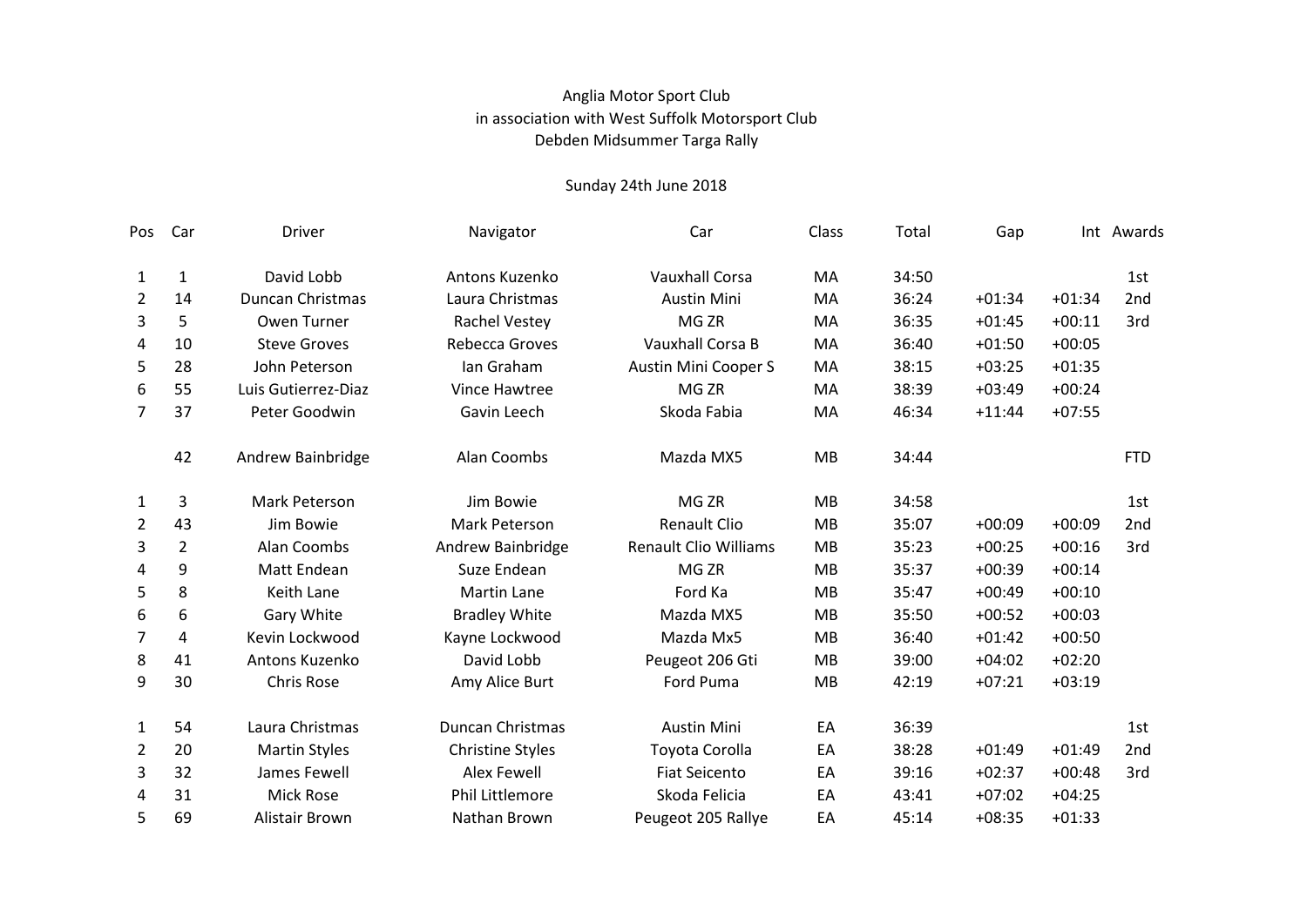| 6              | 33 | Paul Merryweather       | Sandra Merryweather   | <b>VW Polo</b>        | EA        | 49:11 | $+12:32$ | $+03:57$ |     |
|----------------|----|-------------------------|-----------------------|-----------------------|-----------|-------|----------|----------|-----|
| $\mathbf{1}$   | 48 | Martin Lane             | Keith Lane            | Ford Ka               | EB        | 35:20 |          |          | 1st |
| $\overline{2}$ | 44 | Kayne Lockwood          | Kevin Lockwood        | Mazda MX5             | EB        | 37:12 | $+01:52$ | $+01:52$ | 2nd |
| 3              | 49 | Suze Endean             | Matt Endean           | MG <sub>ZR</sub>      | EB        | 38:10 | $+02:50$ | $+00:58$ | 3rd |
| 4              | 65 | <b>Kevin Tilsley</b>    | <b>Matt Tilsley</b>   | <b>Vauxhall Corsa</b> | EB        | 39:38 | $+04:18$ | $+01:28$ |     |
| 5              | 11 | Paul Webb               | Chloe Webb            | Mazda MX5             | EB        | 39:53 | $+04:33$ | $+00:15$ |     |
| 6              | 13 | Keith Bramley           | Rob Mchugh            | BMW <sub>Z3</sub>     | EB        | 41:38 | $+06:18$ | $+01:45$ |     |
| $\overline{7}$ | 15 | Vince Hawtree           | Luis Gutierrez-Diaz   | <b>Vauxhall Corsa</b> | EB        | 42:14 | $+06:54$ | $+00:36$ |     |
| 8              | 53 | Rob Mchugh              | Keith Bramley         | BMW <sub>Z3</sub>     | EB        | 42:31 | $+07:11$ | $+00:17$ |     |
| 9              | 29 | Paul Pridham            | Josh Bobin            | <b>Vauxhall Corsa</b> | EB        | 43:55 | $+08:35$ | $+01:24$ |     |
| 10             | 61 | <b>Heather Pridham</b>  | Nick Grant            | <b>Vauxhall Corsa</b> | EB        | 49:43 | $+14:23$ | $+05:48$ |     |
| $\mathbf{1}$   | 50 | Rebecca Groves          | <b>Steve Groves</b>   | Vauxhall Corsa B      | <b>NA</b> | 40:17 |          |          | 1st |
| $\overline{2}$ | 17 | <b>Steve Cumbers</b>    | <b>Fiona Cumbers</b>  | Nissan Micra          | <b>NA</b> | 40:48 | $+00:31$ | $+00:31$ | 2nd |
| 3              | 45 | Rachel Vestey           | Owen Turner           | MG <sub>ZR</sub>      | <b>NA</b> | 40:52 | $+00:35$ | $+00:04$ | 3rd |
| 4              | 73 | <b>Matthew Mantle</b>   | <b>Colin Mantle</b>   | Peugeot 106           | <b>NA</b> | 42:41 | $+02:24$ | $+01:49$ |     |
| 5              | 35 | James Tilley            | <b>Bertie Ellison</b> | Daihatsu Sirion       | <b>NA</b> | 44:31 | $+04:14$ | $+01:50$ |     |
| 6              | 26 | <b>Robert Ginn</b>      | Katie Orger           | Nissan Micra          | <b>NA</b> | 45:50 | $+05:33$ | $+01:19$ |     |
| 7              | 57 | <b>Fiona Cumbers</b>    | <b>Steve Cumbers</b>  | Nissan Micra          | <b>NA</b> | 46:00 | $+05:43$ | $+00:10$ |     |
| 8              | 66 | Katie Orger             | <b>Robert Ginn</b>    | Nissan Micra          | <b>NA</b> | 48:10 | $+07:53$ | $+02:10$ |     |
| 9              | 19 | Simon Sennitt           | Giles Hainsworth      | Ford Fiesta           | <b>NA</b> | 48:50 | $+08:33$ | $+00:40$ |     |
| 10             | 60 | <b>Christine Styles</b> | <b>Martin Styles</b>  | Toyota Corolla        | <b>NA</b> | 50:22 | $+10:05$ | $+01:32$ |     |
| 11             | 59 | Giles Hainsworth        | Simon Sennitt         | <b>Ford Fiesta</b>    | <b>NA</b> | 52:43 | $+12:26$ | $+02:21$ |     |
| $\mathbf{1}$   | 46 | <b>Bradley White</b>    | Gary White            | Mazda MX5             | <b>NB</b> | 36:20 |          |          | 1st |
| $\overline{2}$ | 72 | <b>Tom Grant</b>        | <b>Simon Tonks</b>    | Renault Clio 197      | <b>NB</b> | 38:40 | $+02:20$ | $+02:20$ | 2nd |
| 3              | 75 | Patrick Kane            | <b>Harry Brunt</b>    | Mazda MX5             | <b>NB</b> | 40:23 | $+04:03$ | $+01:43$ | 3rd |
| 4              | 27 | Jon Hunt                | Dan Brentnall         | Suzuki Ignis Sport    | <b>NB</b> | 40:32 | $+04:12$ | $+00:09$ |     |
| 5              | 25 | <b>Matt Tilsley</b>     | Kevin Tilsley         | <b>Vauxhall Corsa</b> | <b>NB</b> | 40:49 | $+04:29$ | $+00:17$ |     |
| 6              | 38 | <b>Brian Grant</b>      | Tom Grant             | <b>Renault Clio</b>   | <b>NB</b> | 41:37 | $+05:17$ | $+00:48$ |     |
| $\overline{7}$ | 51 | <b>Tom Rielly</b>       | Paul Webb             | Mazda MX5             | <b>NB</b> | 42:25 | $+06:05$ | $+00:48$ |     |
| 8              | 24 | Tim Albone              | Archie Albone         | Mazda MX5             | <b>NB</b> | 42:45 | $+06:25$ | $+00:20$ |     |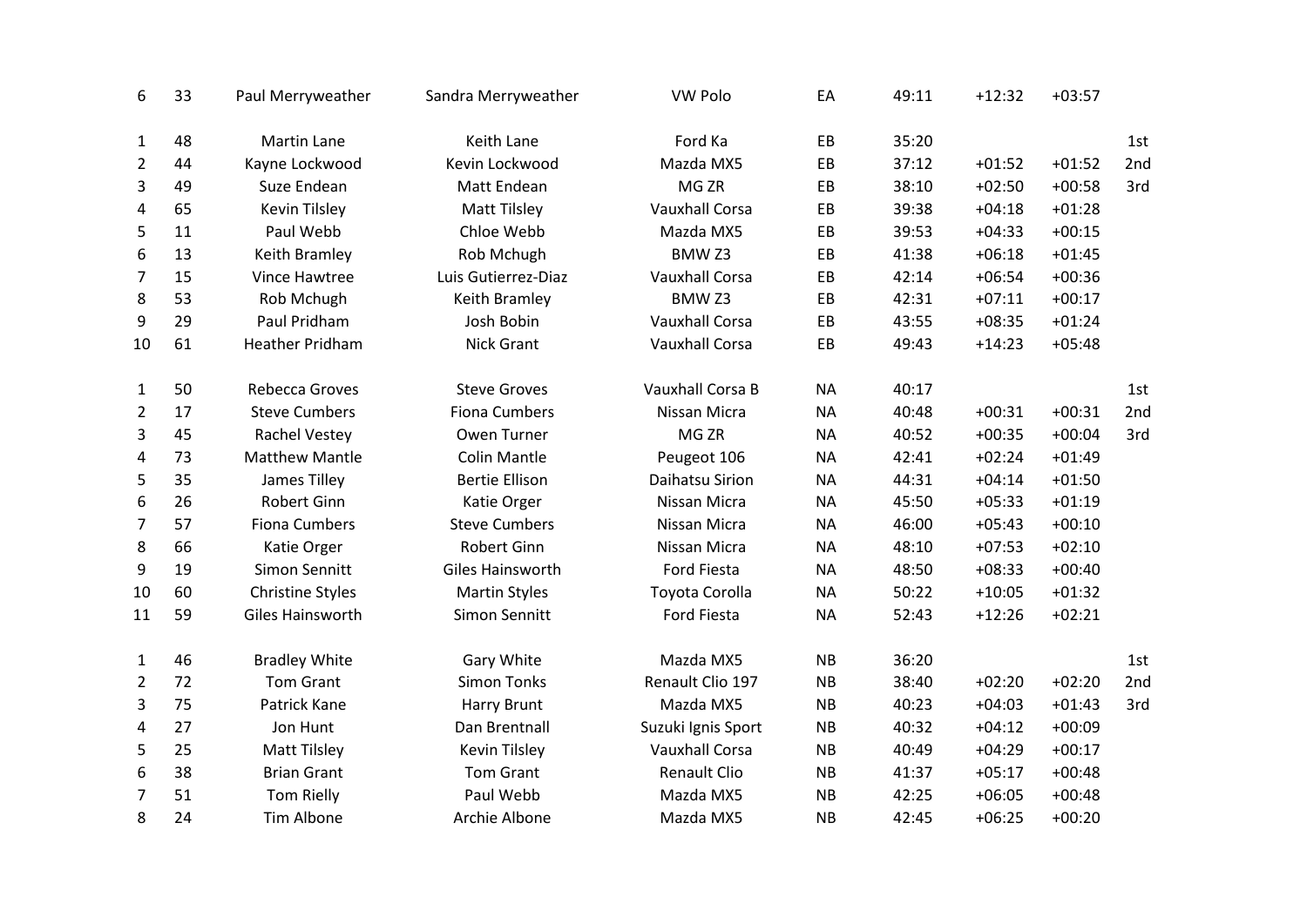| ۹. | 21 | Nick Grant     | Heather Pridham | <b>Vauxhall Corsa</b>  | <b>NB</b> | 43:02 | $+06:42$ | $+00:17$ |
|----|----|----------------|-----------------|------------------------|-----------|-------|----------|----------|
| 10 | 62 | Dick Athow     | Tom Athow       | MG ZR                  | <b>NB</b> | 43:48 | $+07:28$ | $+00:46$ |
| 11 | 52 | Tim Rowan      | Simon Rowan     | Peugeot 206            | <b>NB</b> | 46:15 | $+09:55$ | $+02:27$ |
| 12 | 64 | Archie Albone  | Tim Albone      | Mazda MX5              | ΝB        | 46:16 | $+09:56$ | $+00:01$ |
| 13 | 68 | Lewis Chopping | Hannah Pusey    | <b>BMW E36 Compact</b> | <b>NB</b> | 46:52 | $+10:32$ | $+00:36$ |
| 14 | 22 | Nigel Craig    | Dick Athow      | MG ZR                  | <b>NB</b> | 47:27 | $+11:07$ | $+00:35$ |
| 15 | 12 | Simon Rowan    | Tim Rowan       | Peugeot 206            | <b>NB</b> | 48:11 | $+11:51$ | $+00:44$ |
| 16 | 34 | Chris Barns    | Matt Gibson     | Honda Civic            | ΝB        | 50:25 | $+14:05$ | $+02:14$ |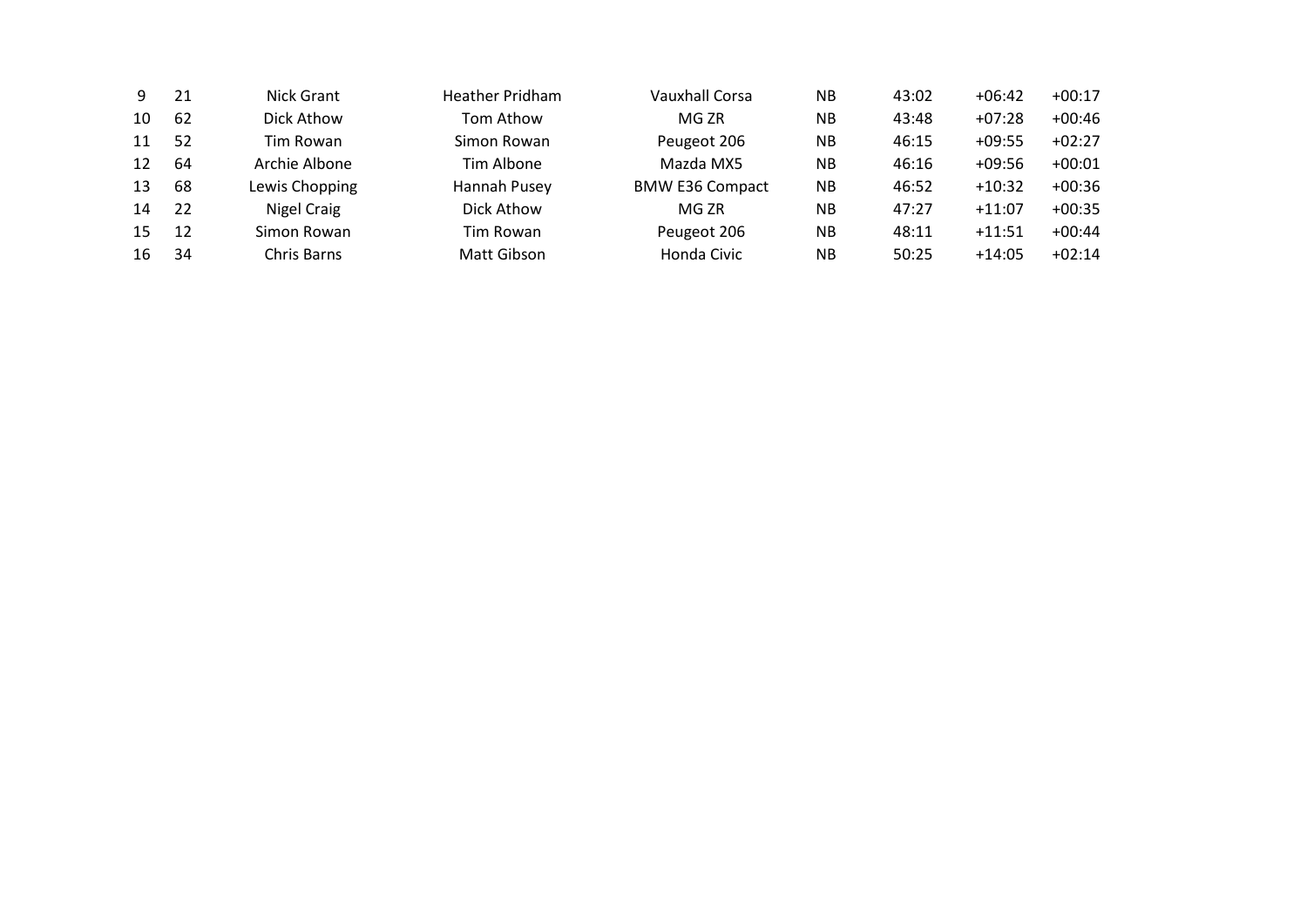## Anglia Motor Sport Club Debden Midsummer Targa Rally in association with West Suffolk Motorsport Club

| o/a | Car            | Crew                                | Class     | Total | Test 1                  | Test 2                   | Test 3                   | Test 4                   | Test 5                   | Test 6                  | Test 7                |
|-----|----------------|-------------------------------------|-----------|-------|-------------------------|--------------------------|--------------------------|--------------------------|--------------------------|-------------------------|-----------------------|
| 1   | 42             | Andrew Bainbridge / Alan Coombs     | MB        | 34:44 | $01:49$ $1$             | $03:51$ $3$              | 03:30<br>$\overline{2}$  | 01:44<br>$\overline{2}$  | $03:36$ $3$              | $03:37$ 13              | $03:08$ $7$           |
| 2   | $\mathbf{1}$   | David Lobb / Antons Kuzenko         | MA        | 34:50 | $01:52$ $3$             | 04:37<br>32              | 03:39<br>$5\phantom{.0}$ | 01:48<br>$6\phantom{.}6$ | 03:35<br>$\overline{2}$  | 03:18<br>$\mathbf{1}$   | $02:51$ $1$           |
| 3   | 3              | Mark Peterson / Jim Bowie           | MB        | 34:58 | $01:59$ 8               | 04:16<br>15              | 03:42<br>8               | 01:44<br>$\overline{2}$  | 03:41<br>5               | $03:20$ $3$             | $02:59$ $3$           |
| 4   | 43             | Jim Bowie / Mark Peterson           | <b>MB</b> | 35:07 | 02:00<br>$\mathbf{p}$   | 03:39<br>$\mathbf 1$     | $03:23$ $1$              | 01:45                    | 03:34<br>$\mathbf{1}$    | 03:18<br>$\mathbf{1}$   | $03:23$ $25$          |
| 5   | 48             | Martin Lane / Keith Lane            | EB        | 35:20 | $01:54$ s               | 03:52<br>$\overline{4}$  | 03:42<br>8               | 01:51<br>11              | 03:46<br>$\overline{7}$  | 03:29                   | $03:10$   9           |
| 6   | $\overline{2}$ | Alan Coombs / Andrew Bainbridge     | <b>MB</b> | 35:23 | 01:49<br>$\mathbf{1}$   | 04:08<br>11              | 03:56<br>21              | 01:48<br>6               | 03:40<br>$\overline{4}$  | 03:27<br>5              | $03:05$ 4             |
| 7   | 9              | Matt Endean / Suze Endean           | MB        | 35:37 | $01:59$ 8               | 04:03<br>6               | $03:44$ $12$             | 01:50<br>10              | 03:51<br>p               | $03:20$ $3$             | $02:57$ $2$           |
| 8   | 8              | Keith Lane / Martin Lane            | <b>MB</b> | 35:47 | $01:59$ 8               | 03:59<br>$5\overline{5}$ | 03:41<br>p               | 01:49<br>8               | 03:49<br>11              | 03:35<br>12             | 03:21<br>  p          |
| 9   | 6              | Gary White / Bradley White          | <b>MB</b> | 35:50 | 01:58<br>$\overline{7}$ | 04:30<br>26              | 03:43<br>10              | 01:55<br>15              | 03:55<br>14              | 03:32<br>10             | $03:05$ 4             |
| 10  | 46             | Bradley White / Gary White          | <b>NB</b> | 36:20 | $02:00$ $13$            | 04:08<br>11              | 03:53<br>17              | 01:39                    | 03:48<br>9               | 03:29<br>$\overline{7}$ | 03:15<br>13           |
| 11  | 14             | Duncan Christmas / Laura Christmas  | MA        | 36:24 | $02:11$ 30              | 04:08<br>11              | 03:41<br>6               | 01:54<br>14              | 03:51<br>12              | 03:28<br>6              | $03:12$ 11            |
| 12  | 5              | Owen Turner / Rachel Vestey         | MA        | 36:35 | 02:12<br>$\mathbf{p}$   | 04:29<br>25              | 03:53<br>p               | 01:53<br>13              | 03:55<br>14              | 03:49<br>p              | $03:06$ 6             |
| 13  | 54             | Laura Christmas / Duncan Christmas  | EA        | 36:39 | 01:57<br>6              | 04:05<br>9               | 03:35<br>$\overline{4}$  | 01:58<br>24              | 03:48<br>9               | 03:59<br>p              | $03:09$ 8             |
| 14  | 10             | Steve Groves / Rebecca Groves       | MA        | 36:40 | 02:01<br>$\vert$ 17     | 04:08<br>11              | 03:56<br>21              | 01:55<br>15              | 03:58<br>19              | 03:39<br>15             | $03:10$ $\frac{9}{5}$ |
| 15  | 4              | Kevin Lockwood / Kayne Lockwood     | MB        | 36:40 | $02:03$ $20$            | 04:03<br>$6\phantom{.}6$ | 03:56<br>21              | 01:49<br>8               | 03:46<br>$\overline{7}$  | 03:39<br>p              | 03:21<br>22           |
| 16  | 44             | Kayne Lockwood / Kevin Lockwood     | EB        | 37:12 | $01:59$ 8               | 04:06<br>10              | 03:47<br>14              | 01:56<br>20              | 03:57<br>16              | 03:42<br>18             | $03:19$ $21$          |
| 17  | 49             | Suze Endean / Matt Endean           | EB        | 38:10 | 02:15<br>$\mathbf{p}$   | 04:04<br>8               | 03:45<br>13              | 02:06<br>p               | 03:59<br>20              | $03:48$ $26$            | $03:33$ 30            |
| 18  | 28             | John Peterson / Ian Graham          | MA        | 38:15 | 02:01<br>17             | $04:24$ $21$             | 04:11<br>37              | 01:57<br>21              | 04:00<br>22              | 04:06<br>p              | $03:16$ $17$          |
| 19  | 20             | Martin Styles / Christine Styles    | EA        | 38:28 | $02:00$ $13$            | 04:40<br>33              | 04:02<br>30              | 01:55<br>15              | 03:57<br>16              | 03:37<br>13             | $03:35$   P           |
| 20  | 55             | Luis Gutierrez-Diaz / Vince Hawtree | MA        | 38:39 | 02:14<br>$\mathbf{p}$   | 04:25<br>p               | 04:05<br>32              | 01:55<br>15              | 03:59<br>20              | 03:58<br>p              | $03:15$ $13$          |
| 21  | 72             | Tom Grant / Simon Tonks             | <b>NB</b> | 38:40 | $02:01$ 17              | 04:20<br>p               | 03:56<br>21              | 02:00<br>p               | 04:10<br>p               | 03:47<br>p              | $03:31$ 28            |
| 22  | 41             | Antons Kuzenko / David Lobb         | <b>MB</b> | 39:00 | 01:52<br>$\vert$ 3      | 03:50<br>$\overline{2}$  | 03:43<br>10              | 01:45<br>$\overline{4}$  | 03:41<br>$5\overline{)}$ | 03:34<br>p              | $03:18$ P             |
| 23  | 32             | James Fewell / Alex Fewell          | EA        | 39:16 | $02:10$ $25$            | 04:49<br>36              | 04:00<br>27              | 01:57<br>21              | 04:06<br>25              | $03:43$ $20$            | $03:31$ $28$          |
| 24  | 65             | Kevin Tilsley / Matt Tilsley        | EB        | 39:38 | $02:06$ $22$            | 04:22<br>19              | 03:55<br>19              | 01:57<br>21              | 03:57<br>16              | 04:03<br>p              | 03:47<br>p            |
| 25  | 11             | Paul Webb / Chloe Webb              | EB        | 39:53 | $02:11$ 30              | 06:00<br>p               | 04:26<br>46              | 01:58<br>24              | 04:09<br>28              | 03:57 34                | $03:15$ $13$          |
| 26  | 50             | Rebecca Groves / Steve Groves       | <b>NA</b> | 40:17 | $02:10$ $25$            | 04:22<br>19              | $04:05$ 32               | 02:08<br>44              | 04:17<br>36              | 04:02 41                | 03:38 35              |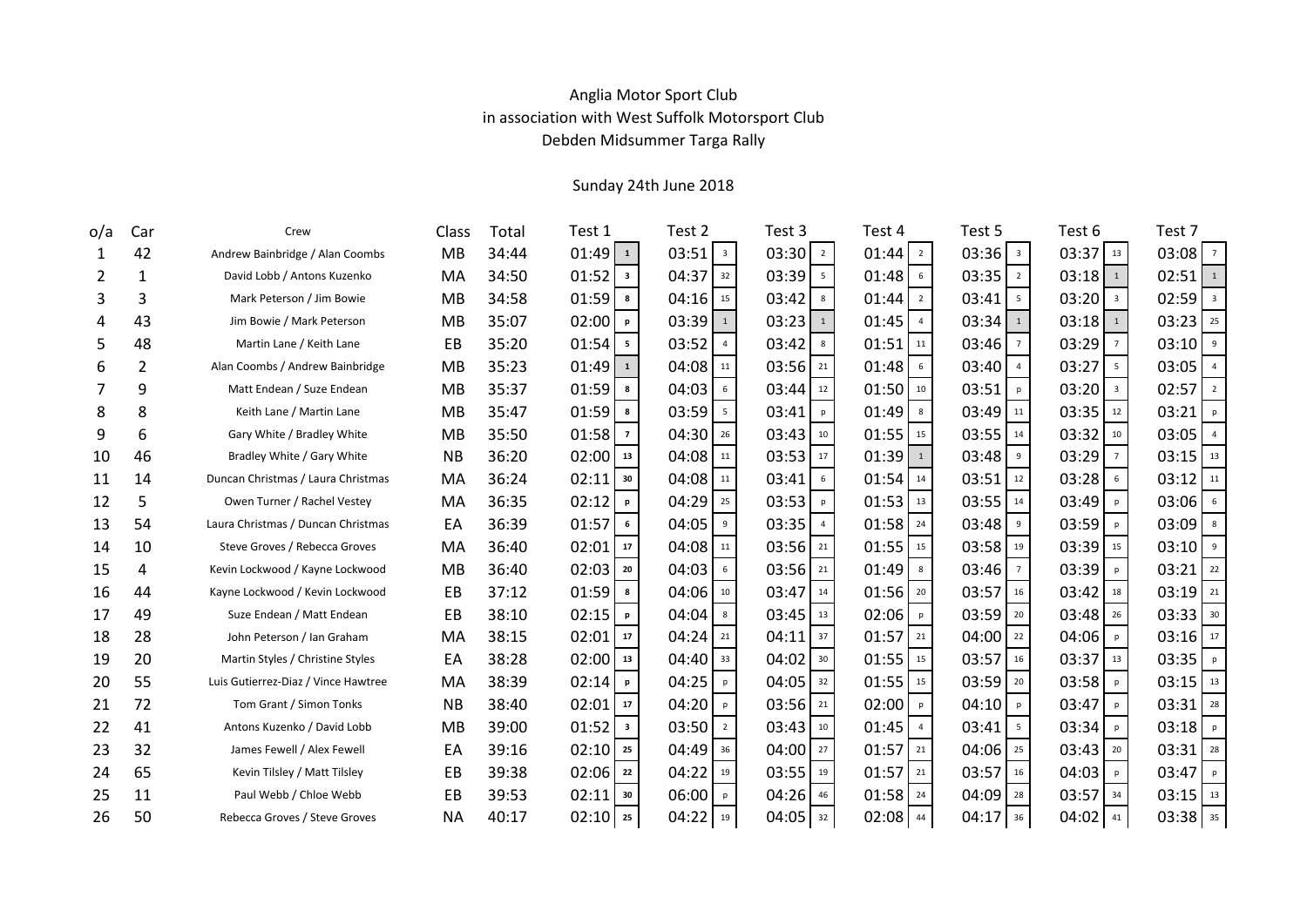| 27 | 75 | Patrick Kane / Harry Brunt              | <b>NB</b> | 40:23 | $02:10$ $25$          | 04:28<br>24                                         | 04:49<br>p                       | 02:14<br>$\,$ p                            | 04:07<br>26           | $04:00$ 40           | 03:18<br>19           |
|----|----|-----------------------------------------|-----------|-------|-----------------------|-----------------------------------------------------|----------------------------------|--------------------------------------------|-----------------------|----------------------|-----------------------|
| 28 | 27 | Jon Hunt / Dan Brentnall                | <b>NB</b> | 40:32 | 02:16<br>$\mathsf{p}$ | 05:04<br>44                                         | $04:10$ 35                       | 02:02<br>29                                | 04:12<br>31           | 04:13<br>p           | 22<br>03:21           |
| 29 | 17 | Steve Cumbers / Fiona Cumbers           | <b>NA</b> | 40:48 | 02:42<br>$\mathsf{p}$ | $05:20$ 47                                          | 04:22<br>42                      | 02:41<br>58                                | 04:12<br>31           | $03:47$ $23$         | $03:14$ 12            |
| 30 | 25 | Matt Tilsley / Kevin Tilsley            | <b>NB</b> | 40:49 | 02:29<br>49           | 05:23<br>p                                          | 04:40<br>54                      | 02:16<br>52                                | 04:14<br>35           | 03:49<br>29          | 03:16<br>$17$         |
| 31 | 45 | Rachel Vestey / Owen Turner             | <b>NA</b> | 40:52 | 02:15<br>p            | 04:30<br>26                                         | 03:58<br>25                      | 02:03<br>32                                | 04:26<br>42           | 04:02<br>p           | 36<br>03:41           |
| 32 | 38 | Brian Grant / Tom Grant                 | <b>NB</b> | 41:37 | $02:16$ 39            | 04:42<br>34                                         | 04:36<br>49                      | 02:04<br>36                                | 04:24<br>41           | 04:07<br>p           | $03:34$ 32            |
| 33 | 13 | Keith Bramley / Rob Mchugh              | EB        | 41:38 | 02:50<br>$\mathsf{p}$ | 05:00<br>p                                          | 04:25<br>45                      | 02:07<br>42                                | 04:19<br>39           | $04:14$ 50           | 03:42<br>$\mathsf{p}$ |
| 34 | 15 | Vince Hawtree / Luis Gutierrez-Diaz     | EB        | 42:14 | $02:13$ 33            | 04:43<br>35                                         | 04:35<br>48                      | 02:05<br>38                                | 04:17<br>36           | $03:55$ 32           | 03:24<br>$\mathsf{p}$ |
| 35 | 30 | Chris Rose / Amy Alice Burt             | <b>MB</b> | 42:19 | $02:00$ $13$          | 04:27<br>p                                          | 03:34<br>$\overline{\mathbf{3}}$ | 02:05<br>$\sf p$                           | 04:00<br>22           | 03:31<br>$\mathsf g$ | 06:00<br>$\mathsf{p}$ |
| 36 | 51 | Tom Rielly / Paul Webb                  | <b>NB</b> | 42:25 | 03:00<br>$\mathsf{p}$ | 04:57<br>41                                         | 04:38<br>52                      | 02:02<br>29                                | 04:09<br>28           | $03:52$ 31           | 03:29<br>27           |
| 37 | 53 | Rob Mchugh / Keith Bramley              | EB        | 42:31 | $02:13$ 33            | 04:49<br>p                                          | 03:55<br>19                      | 02:03<br>32                                | 04:08<br>27           | 04:45<br>p           | 06:00<br>$\mathsf{p}$ |
| 38 | 73 | Matthew Mantle / Colin Mantle           | <b>NA</b> | 42:41 | 02:09<br>23           | 04:32<br>29                                         | 04:00<br>27                      | 02:07<br>42                                | 04:21<br>40           | 06:00<br>p           | 03:57<br>45           |
| 39 | 24 | Tim Albone / Archie Albone              | <b>NB</b> | 42:45 | 02:16<br>p            | 04:30<br>26                                         | 04:14<br>40                      | 01:52<br>$12\,$                            | 06:00<br>p            | 04:09<br>p           | 03:51<br>$\mathsf{p}$ |
| 40 | 21 | Nick Grant / Heather Pridham            | <b>NB</b> | 43:02 | $02:18$ 43            | 05:33<br>$\mathsf{p}% _{T}\left( \mathsf{p}\right)$ | 04:10<br>35                      | 02:03<br>32                                | 06:00<br>$\mathsf{p}$ | $03:48$ $26$         | 03:50<br>p            |
| 41 | 31 | Mick Rose / Phil Littlemore             | EA        | 43:41 | 02:19<br>45           | 05:13<br>46                                         | $04:00$ $27$                     | 02:02<br>29                                | 04:35<br>$\mathsf{p}$ | 04:03<br>44          | 03:43<br>$\mathsf{p}$ |
| 42 | 62 | Dick Athow / Tom Athow                  | <b>NB</b> | 43:48 | $02:10$ $25$          | 04:32<br>29                                         | 04:20<br>41                      | 02:09<br>$\mathsf{p}% _{T}=\mathsf{p}_{T}$ | 04:38<br>45           | $03:48$ $26$         | 03:35<br>33           |
| 43 | 29 | Paul Pridham / Josh Bobin               | EB        | 43:55 | $02:14$ 35            | 04:52<br>p                                          | 04:09<br>34                      | 02:04<br>36                                | 04:41<br>p            | $03:47$ $23$         | 43<br>03:54           |
| 44 | 35 | James Tilley / Bertie Ellison           | <b>NA</b> | 44:31 | $02:03$ $20$          | 04:17<br>16                                         | 04:46<br>55                      | 02:03<br>p                                 | 04:13<br>$\mathsf{p}$ | 03:39<br>p           | 06:00<br>$\mathsf{p}$ |
| 45 | 69 | Alistair Brown / Nathan Brown           | EA        | 45:14 | $02:16$ 39            | $04:34$ 31                                          | 04:13<br>38                      | 02:08<br>44                                | 04:13<br>33           | 04:15<br>p           | 06:00<br>p            |
| 46 | 26 | Robert Ginn / Katie Orger               | <b>NA</b> | 45:50 | 02:38<br>p            | 06:00<br>p                                          | 04:48<br>56                      | 03:00<br>p                                 | 04:38<br>p            | 03:46<br>p           | 03:15<br>13           |
| 47 | 57 | Fiona Cumbers / Steve Cumbers           | <b>NA</b> | 46:00 | 02:26<br>47           | 06:00<br>p                                          | 04:36<br>49                      | 02:20<br>54                                | 04:49<br>49           | $04:16$ $52$         | 03:59<br>46           |
| 48 | 52 | Tim Rowan / Simon Rowan                 | <b>NB</b> | 46:15 | 03:00<br>$\mathsf{p}$ | 06:00<br>p                                          | 04:38<br>52                      | 02:15<br>51                                | 04:32<br>43           | 04:25<br>p           | 06:00<br>$\mathsf{p}$ |
| 49 | 64 | Archie Albone / Tim Albone              | <b>NB</b> | 46:16 | 02:09<br>23           | 06:00<br>p                                          | 04:37<br>51                      | 01:55<br>15                                | 06:00<br>p            | 03:45<br>21          | 04:05<br>p            |
| 50 | 37 | Peter Goodwin / Gavin Leech             | MA        | 46:34 | 02:34<br>p            | 04:49<br>36                                         | 03:52<br>16                      | 03:00<br>p                                 | 06:00<br>p            | $03:55$ 32           | 03:52<br>p            |
| 51 | 68 | Lewis Chopping / Hannah Pusey           | <b>NB</b> | 46:52 | 02:27<br>p            | 05:41<br>51                                         | 04:22<br>42                      | 02:23<br>p                                 | 06:00<br>$\mathsf{p}$ | 03:58 36             | 04:19<br>$\mathsf{p}$ |
| 52 | 22 | Nigel Craig / Dick Athow                | <b>NB</b> | 47:27 | 02:34<br>p            | 05:33<br>p                                          | 04:29<br>47                      | 02:12<br>49                                | 06:00<br>p            | 04:02<br>41          | 03:33<br>30           |
| 53 | 66 | Katie Orger / Robert Ginn               | <b>NA</b> | 48:10 | 02:58<br>p            | 06:00<br>p                                          | 05:02<br>$\sf p$                 | 02:25<br>p                                 | 04:38<br>45           | 06:00<br>p           | 04:02<br>47           |
| 54 | 12 | Simon Rowan / Tim Rowan                 | <b>NB</b> | 48:11 | $02:44$ 56            | 05:58<br>p                                          | 05:09<br>62                      | 02:11<br>47                                | 05:01<br>50           | $04:40$ 57           | 03:55<br>$\mathsf{p}$ |
| 55 | 19 | Simon Sennitt / Giles Hainsworth        | <b>NA</b> | 48:50 | 02:46<br>p            | 06:00<br>$\mathsf{p}% _{T}\left( \mathsf{p}\right)$ | 06:00<br>$\mathsf{p}$            | 03:00<br>p                                 | 06:00<br>$\mathsf{p}$ | 04:43<br>p           | $04:04$ $49$          |
| 56 | 33 | Paul Merryweather / Sandra Merryweather | EA        | 49:11 | 02:25<br>$\mathsf{p}$ | 06:00<br>p                                          | $04:50$ 58                       | 02:11<br>47                                | 06:00<br>p            | 04:23<br>p           | 04:02<br>$\mathsf{p}$ |
| 57 | 61 | Heather Pridham / Nick Grant            | EB        | 49:43 | 03:00<br>$\mathbf{p}$ | 06:00<br>p                                          | 04:23<br>44                      | 02:01<br>28                                | 06:00<br>p            | 04:19<br>p           | 06:00<br>$\mathsf{p}$ |
| 58 | 60 | Christine Styles / Martin Styles        | <b>NA</b> | 50:22 | 02:40<br>54           | 06:00<br>p                                          | $05:09$ 62                       | 02:19<br>53                                | 06:00<br>p            | $04:36$ 56           | 04:54<br>p            |
| 59 | 34 | Chris Barns / Matt Gibson               | NB        | 50:25 | 02:51<br>$\, {\bf p}$ | $04:54$ 40                                          | 05:05<br>61                      | 02:20<br>p                                 | 04:17<br>36           | 03:57 34             | $06:00$ $\degree$     |
|    |    |                                         |           |       |                       |                                                     |                                  |                                            |                       |                      |                       |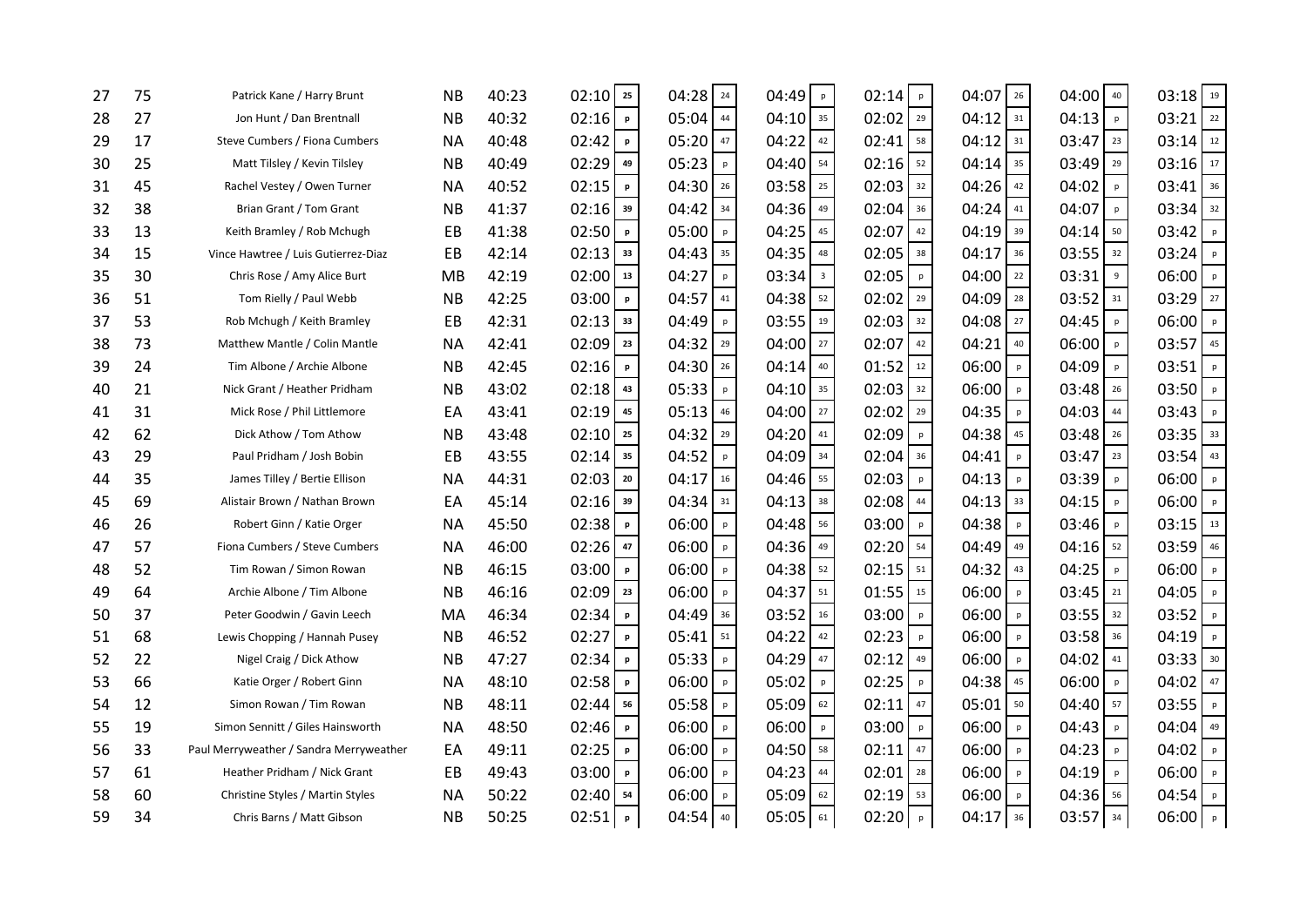| 60 | 59 | Giles Hainsworth / Simon Sennitt | <b>NA</b> | 52:43 | $02:52$   P  | $06:00$   P | 05:00   59   | $02:43$ $59$ | $05:26$ $51$ | 05:15      | 04:45 |
|----|----|----------------------------------|-----------|-------|--------------|-------------|--------------|--------------|--------------|------------|-------|
|    | 71 | Matthew Marven / Craig Marven    | MA        | 21:15 | $02:18$ $43$ | $05:03$ 43  | $04:02$ 30   | $02:06$ 40   | $04:04$ $24$ | $03:42$ 18 |       |
|    | 40 | Claire Gillies / Bob Blows       | EA        | 24:05 | $02:10$ 25   | $06:00$   P | $03:58$ $25$ | $01:58$   24 | $06:00$   P  | $03:59$ 38 |       |
|    | 58 | Richard Pashley / Simon Fuidge   | NA        | 10:05 | 01:59        | $04:17$ 16  | $03:49$ 15   |              |              |            |       |
|    | 18 | Simon Fuidge / Richard Pashley   | <b>NA</b> | 11:52 | $02:29$ $49$ | $05:10$ P   | $04:13$ 38   |              |              |            |       |
|    |    | Vini Cruz / Bryan Tomlin         | MA        | 00:00 |              |             |              |              |              |            |       |
|    | 47 | Bryan Tomlin / Vini Cruz         | ΝA        | 00:00 |              |             |              |              |              |            |       |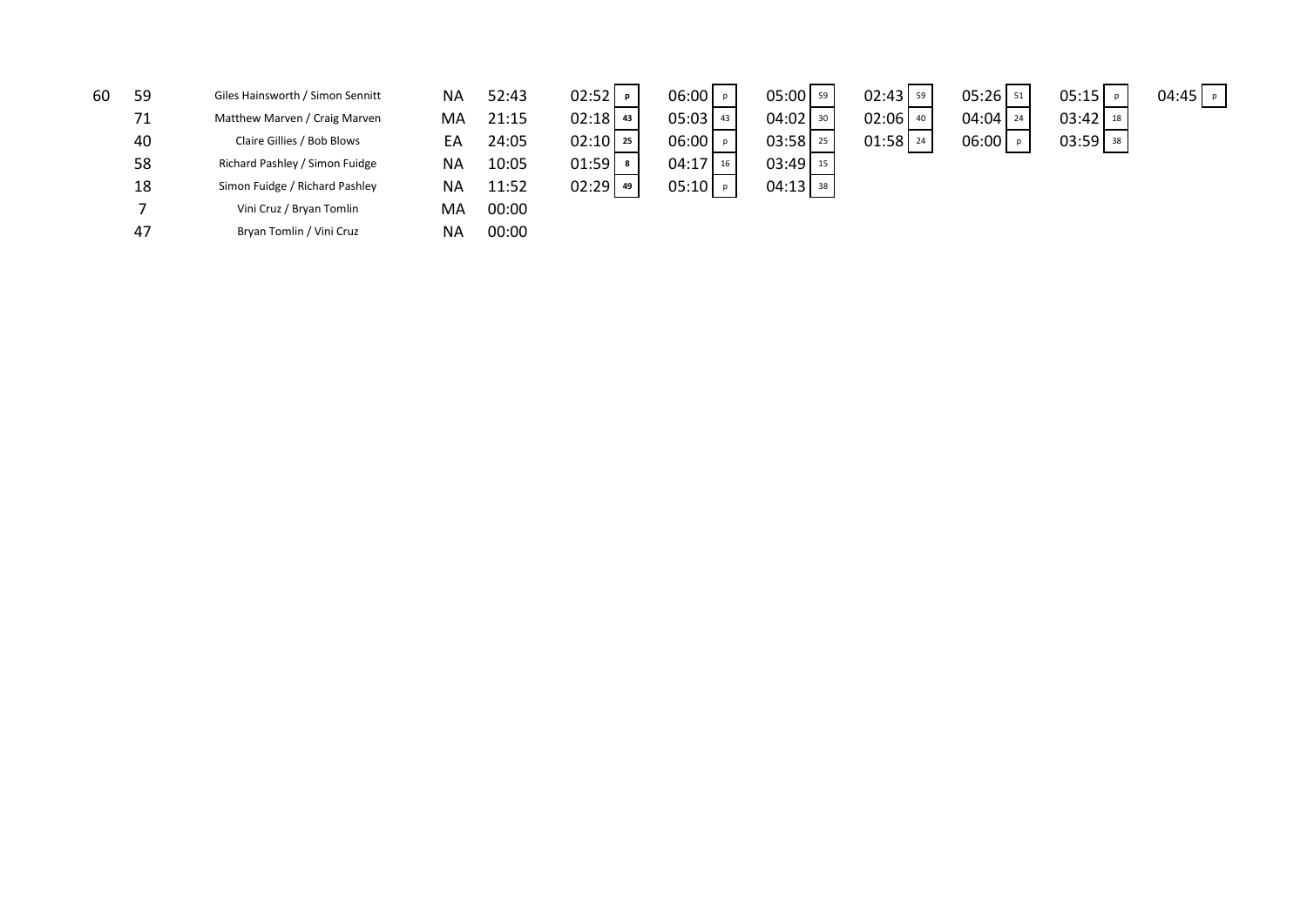| Test 8         | Test 9         | Test 10        | Test 11        | Test 12 | Car            |
|----------------|----------------|----------------|----------------|---------|----------------|
| 03:35          | 01:41          | 03:10          | 03:25          | 01:38   | 42             |
| $\overline{7}$ | $\overline{4}$ | p              | 5              | 3       |                |
| 03:24          | 01:38          | 02:58          | 03:33          | 01:37   | $\mathbf{1}$   |
| $\mathbf{1}$   | $\mathbf{1}$   | 3              | p              | $\,1\,$ |                |
| 03:30          | 01:43          | 02:57          | 03:24          | 01:43   | 3              |
| $\overline{2}$ | 9              | $\overline{2}$ | 3              | 13      |                |
| 03:43          | 01:49          | 03:15          | 03:33          | 01:45   | 43             |
| 12             | 22             | 19             | 9              | 19      |                |
| 03:48          | 01:41          | 02:56          | 03:34          | 01:37   | 48             |
| p              | 4              | $\mathbf{1}$   | 11             | $1\,$   |                |
| 03:32          | 01:40          | 03:09          | 03:29          | 01:40   | $\overline{2}$ |
| 3              | $\overline{2}$ | p              | $\overline{7}$ | 8       |                |
| 03:46          | 01:40          | 03:22          | 03:25          | 01:40   | 9              |
| p              | $\overline{2}$ | p              | 5              | 8       |                |
| 03:34          | 01:47          | 03:09          | 03:21          | 01:43   | 8              |
| 5              | 18             | p              | $\overline{2}$ | 13      |                |
| 03:35          | 01:41          | 02:59          | 03:18          | 01:39   | 6              |
| $\overline{7}$ | 4              | 4              | $\,1\,$        | 5       |                |
| 03:57          | 01:47          | 03:08          | 03:34          | 01:42   | 46             |
| 25             | 18             | 9              | 11             | 11      |                |
| 03:41          | 01:43          | 03:17          | 03:32          | 01:46   | 14             |
| 9              | 9              | 21             | 8              | 21      |                |
| 03:33          | 01:42          | 03:00          | 03:24          | 01:39   | 5              |
| 4              | 8              | 5              | 3              | 5       |                |
| 03:44          | 01:46          | 03:15          | 03:37          | 01:46   | 54             |
| 14             | 16             | p              | 14             | 21      |                |
| 03:41          | 01:44          | 03:06          | 03:39          | 01:43   | 10             |
| 9              | 13             | 8              | 15             | 13      |                |
| 03:45          | 01:41          | 03:25          | 03:34          | 01:38   | 4              |
| p              | $\overline{4}$ | p              | 11             | 3       |                |
| 03:48          | 01:50          | 03:24          | 03:40          | 01:44   | 44             |
| 18             | 24             | p              | 17             | 17      |                |
| 03:50          | 01:50          | 03:20          | 03:54          | 01:46   | 49             |
| 21             | 24             | 25             | p              | 21      |                |
| 03:56          | 01:52          | 03:05          | 03:41          | 01:46   | 28             |
| 24             | 30             | $\overline{7}$ | 19             | 21      |                |
| 03:48          | 01:48          | 03:20          | 03:57          | 01:49   | 20             |
| 18             | 21             | p              | 35             | 32      |                |
| 04:03          | 01:49          | 03:23          | 03:45          | 01:48   | 55             |
| p              | 22             | p              | 21             | 28      |                |
| 04:10          | 01:46          | 03:17          | 03:56          | 01:46   | 72             |
| p              | 16             | 21             | p              | 21      |                |
| 03:34          | 01:43          | 03:00          | 06:00          | 03:00   | 41             |
| 5              | 9              | 5              | p              | p       |                |
| 04:18          | 01:50          | 03:12          | 03:52          | 01:48   | 32             |
| 48             | 24             | 16             | 27             | 28      |                |
| 04:05          | 01:54          | 03:32          | 04:07          | 01:53   | 65             |
| 34             | 36             | p              | 42             | 40      |                |
| 03:43          | 01:44          | 03:10          | 03:40          | 01:40   | 11             |
| 12             | 13             | 12             | 17             | 8       |                |
| 04:13          | 02:04          | 03:28          | 03:56          | 01:54   | 50             |
| 42             | 44             | 33             | 32             | 42      |                |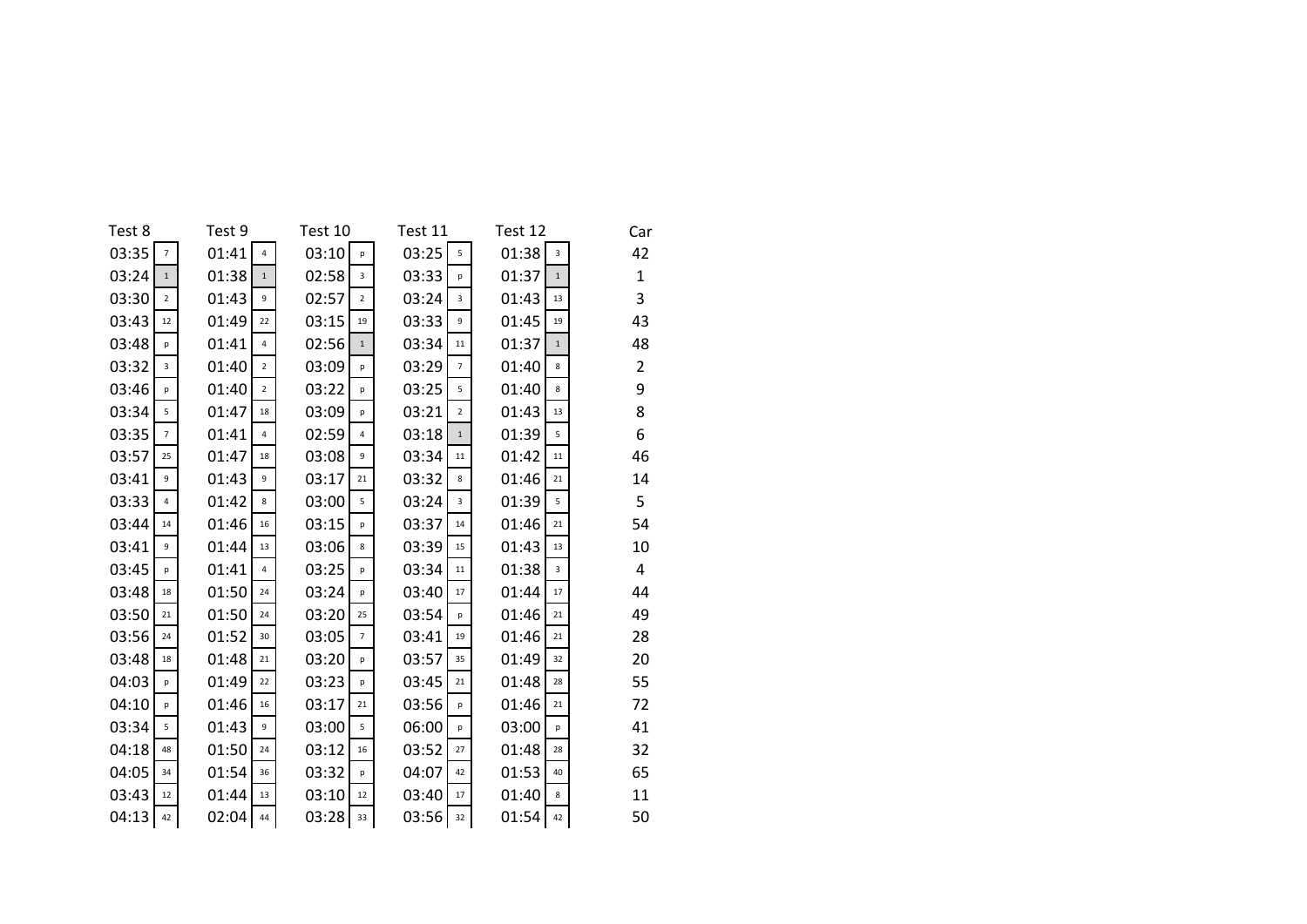| 04:08 | р            | 02:03 | 41 | 03:33 | p  | 03:45 | 21 | 01:48 | 28 | 75 |
|-------|--------------|-------|----|-------|----|-------|----|-------|----|----|
| 03:50 | 21           | 01:52 | 30 | 03:48 | p  | 03:54 | 28 | 01:50 | 33 | 27 |
| 03:47 | 17           | 01:51 | 27 | 03:11 | 15 | 03:55 | 30 | 01:46 | 21 | 17 |
| 03:54 | 23           | 01:51 | 27 | 03:10 | 12 | 04:04 | 40 | 01:43 | 13 | 25 |
| 04:13 | 42           | 02:09 | 49 | 03:30 | 35 | 03:59 | 38 | 02:06 | 54 | 45 |
| 04:14 | $\mathsf{p}$ | 02:14 | 52 | 03:34 | 40 | 03:58 | 36 | 01:54 | 42 | 38 |
| 04:03 | 32           | 01:53 | 33 | 03:26 | 32 | 03:48 | 24 | 01:51 | 35 | 13 |
| 04:00 | 29           | 01:52 | 30 | 03:20 | 25 | 06:00 | p  | 01:50 | 33 | 15 |
| 03:41 | 9            | 01:43 | 9  | 06:00 | p  | 03:39 | 15 | 01:39 | 5  | 30 |
| 04:09 | 39           | 02:01 | p  | 04:01 | p  | 04:20 | p  | 01:47 | 27 | 51 |
| 03:57 | 25           | 01:51 | 27 | 03:18 | 23 | 03:41 | 19 | 01:51 | 35 | 53 |
| 04:01 | 30           | 01:54 | 36 | 03:18 | 23 | 04:29 | p  | 01:53 | 40 | 73 |
| 04:13 | p            | 01:47 | 18 | 03:12 | 16 | 04:59 | 57 | 01:42 | 11 | 24 |
| 04:05 | 34           | 01:53 | 33 | 03:13 | 18 | 04:21 | 49 | 01:48 | 28 | 21 |
| 04:01 | 30           | 01:53 | 33 | 06:00 | p  | 03:55 | 30 | 01:57 | 46 | 31 |
| 04:13 | 42           | 02:06 | 47 | 06:00 | p  | 04:19 | p  | 01:58 | 51 | 62 |
| 04:07 | 37           | 02:14 | 52 | 06:00 | p  | 03:56 | 32 | 01:57 | 46 | 29 |
| 04:17 | p            | 01:44 | 13 | 06:00 | p  | 03:45 | 21 | 01:44 | 17 | 35 |
| 03:58 | 27           | 02:04 | 44 | 06:00 | p  | 03:48 | 24 | 01:45 | 19 | 69 |
| 03:58 | 27           | 02:26 | p  | 03:30 | p  | 06:00 | p  | 01:51 | 35 | 26 |
| 04:51 | 56           | 02:11 | 51 | 04:00 | p  | 04:25 | p  | 02:07 | 55 | 57 |
| 04:11 | 41           | 02:03 | 41 | 03:29 | 34 | 03:51 | 26 | 01:51 | 35 | 52 |
| 06:00 | p            | 01:59 | 38 | 03:47 | p  | 04:08 | 43 | 01:51 | 35 | 64 |
| 04:23 | p            | 02:06 | 47 | 06:00 | p  | 04:09 | 44 | 01:54 | 42 | 37 |
| 04:59 | p            | 03:00 | p  | 03:32 | 37 | 04:17 | p  | 01:54 | 42 | 68 |
| 04:27 | 50           | 02:03 | 41 | 06:00 | p  | 04:33 | 54 | 02:01 | 53 | 22 |
| 04:35 | 54           | 02:28 | p  | 03:46 | p  | 04:19 | 46 | 01:57 | 46 | 66 |
| 04:29 | p            | 02:04 | 44 | 06:00 | p  | 04:03 | 39 | 01:57 | 46 | 12 |
| 04:27 | 50           | 02:10 | 50 | 03:38 | 41 | 04:05 | 41 | 01:57 | 46 | 19 |
| 04:35 | 54           | 03:00 | p  | 04:20 | p  | 04:25 | 50 | 03:00 | p  | 33 |
| 04:05 | 34           | 01:59 | 38 | 06:00 | p  | 03:58 | 36 | 01:58 | 51 | 61 |
| 05:12 | 59           | 02:22 | 54 | 04:25 | p  | 04:34 | 55 | 02:11 | 56 | 60 |
| 04:31 | p            | 03:00 | р  | 06:00 | p  | 04:30 | p  | 03:00 | р  | 34 |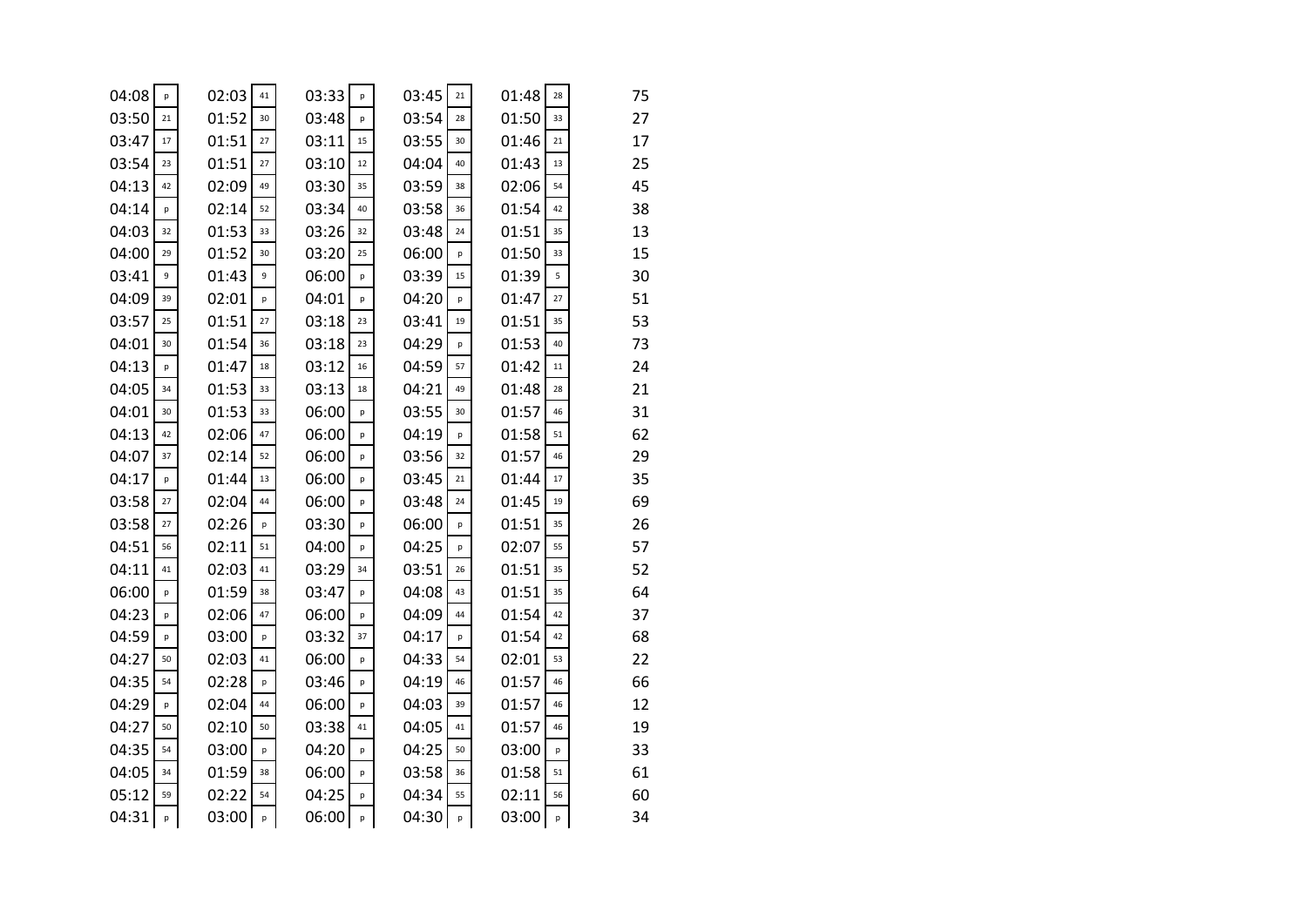|  |  | 05:11 58 02:28 56 06:00 0 04:45 56 02:18 57 59 |  |
|--|--|------------------------------------------------|--|
|  |  |                                                |  |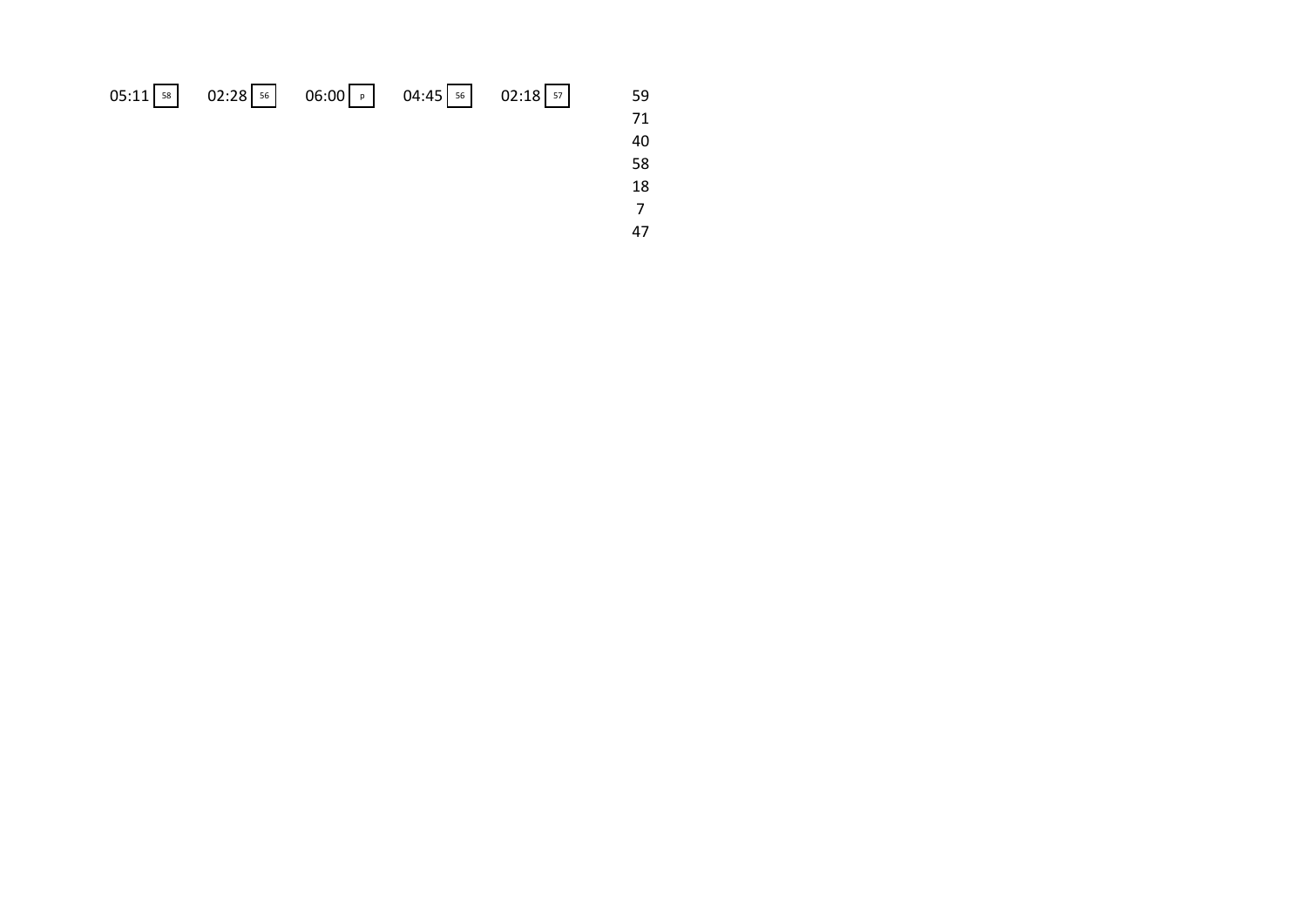#### Anglia Motor Sport Club in association with West Suffolk Motorsport Club Debden Midsummer Targa Rally Sunday 24th June 2018 Test penalties applied up to and including Card 4 (RC 4)

| Car<br>$\mathbf{1}$ | Driver<br>David Lobb | $\operatorname{\sf Test}$<br>Test $11$ | WT       | Stop | PC          | Fault        | Cone<br>$\mathbf 1$ | Line        | CP         | BG | <b>MTC</b> | CC |
|---------------------|----------------------|----------------------------------------|----------|------|-------------|--------------|---------------------|-------------|------------|----|------------|----|
| $\overline{2}$      | Alan Coombs          | Test 10                                |          |      |             |              | $\mathbf{1}$        |             |            |    |            |    |
| 4                   | Kevin Lockwood       | Test 6                                 |          |      |             |              | $\mathbf 1$         |             |            |    |            |    |
|                     |                      | Test 8                                 |          |      |             |              | $\mathbf{1}$        |             |            |    |            |    |
|                     |                      | Test 10                                |          |      |             | $\mathbf{1}$ |                     |             |            |    |            |    |
|                     |                      |                                        |          |      |             |              |                     |             |            |    |            |    |
| 5                   | Owen Turner          | Test 1                                 |          |      | $\mathbf 1$ |              |                     |             |            |    |            |    |
|                     |                      | Test 3                                 |          |      |             |              | $\mathbf 1$         |             |            |    |            |    |
|                     |                      | Test 6                                 |          |      |             | $\mathbf{1}$ |                     |             |            |    |            |    |
| 8                   | Keith Lane           | Test 3                                 |          |      |             |              | $\mathbf 1$         |             |            |    |            |    |
|                     |                      | Test 7                                 |          |      |             | $\mathbf{1}$ |                     |             |            |    |            |    |
|                     |                      | Test 10                                |          |      |             |              | $\mathbf 1$         |             |            |    |            |    |
| 9                   | Matt Endean          | Test 5                                 |          |      |             |              | $\mathbf{1}$        |             |            |    |            |    |
|                     |                      | Test 8                                 |          |      |             |              | $\mathbf 1$         |             |            |    |            |    |
|                     |                      | Test 10                                |          |      |             |              | $\mathbf 2$         | $\mathbf 1$ |            |    |            |    |
| 11                  | Paul Webb            | Test 2                                 | WT       |      |             | $\mathbf{1}$ |                     |             |            |    |            |    |
|                     |                      |                                        |          |      |             |              |                     |             |            |    |            |    |
| 12                  | Simon Rowan          | Test 2                                 |          |      |             | $\mathbf 1$  |                     |             |            |    |            |    |
|                     |                      | Test 7                                 |          |      |             |              | $\mathbf 1$         |             |            |    |            |    |
|                     |                      | Test 8                                 |          |      |             |              | $\mathbf 1$         |             |            |    |            |    |
|                     |                      | Test 10                                | WT       |      |             |              | $\mathbf 2$         |             |            |    |            |    |
| 13                  | Keith Bramley        | Test 1                                 |          |      | $\mathbf 2$ |              |                     |             |            |    |            |    |
|                     |                      | Test 2                                 |          |      |             | $\mathbf 1$  |                     |             |            |    |            |    |
|                     |                      | Test 7                                 |          |      |             |              |                     | $\mathbf 1$ |            |    |            |    |
| 15                  | Vince Hawtree        | Test 7                                 |          |      |             |              | $\mathbf 1$         |             |            |    |            |    |
|                     |                      | Test $11$                              |          |      |             |              |                     |             | ${\sf CP}$ |    |            |    |
|                     |                      |                                        |          |      |             |              |                     |             |            |    |            |    |
| 17                  | <b>Steve Cumbers</b> | Test $\mathbf 1$                       |          |      | $\mathbf 2$ |              | $\mathbf{1}$        |             |            |    |            |    |
| 18                  | Simon Fuidge         | Test 2                                 |          |      |             | $\mathbf 1$  |                     |             |            |    |            |    |
| 19                  | Simon Sennitt        | Test 1                                 |          |      | $\mathbf 2$ | $\mathbf 1$  |                     |             |            |    |            |    |
|                     |                      | Test 2                                 | WT       |      |             |              |                     |             |            |    |            |    |
|                     |                      | Test 3                                 |          |      | $\mathbf 2$ | $\mathbf 1$  |                     |             | ${\sf CP}$ |    |            |    |
|                     |                      | Test 4                                 | WT       |      |             |              |                     |             |            |    |            |    |
|                     |                      | Test 5                                 | WT       |      |             |              |                     |             |            |    |            |    |
|                     |                      | Test 6                                 |          |      | 1           |              |                     |             |            |    |            |    |
| 20                  | <b>Martin Styles</b> | Test 7                                 |          |      |             | $\mathbf 1$  |                     |             |            |    |            |    |
|                     |                      | Test 10                                |          |      |             |              | $\mathbf 1$         |             |            |    |            |    |
| 21                  | Nick Grant           | Test 2                                 |          |      |             | $\mathbf 1$  | $\mathbf 1$         |             |            |    |            |    |
|                     |                      | Test 5                                 | WT       |      |             | $\mathbf 1$  |                     |             |            |    |            |    |
|                     |                      | Test 7                                 |          |      |             | $\mathbf 1$  |                     |             |            |    |            |    |
|                     |                      |                                        |          |      |             |              |                     |             |            |    |            |    |
| 22                  | <b>Nigel Craig</b>   | Test $\mathbf 1$                       |          |      | $\mathbf 1$ |              |                     |             |            |    |            |    |
|                     |                      | Test 2<br>Test 5                       |          |      |             | $\mathbf 1$  |                     |             |            |    |            |    |
|                     |                      | Test 10                                | WT<br>WT |      |             |              |                     |             |            |    |            |    |
|                     |                      |                                        |          |      |             |              |                     |             |            |    |            |    |
| 24                  | Tim Albone           | Test $\mathbf 1$                       |          |      |             |              | $\mathbf 1$         |             |            |    |            |    |
|                     |                      | Test 5                                 | WT       |      |             |              |                     |             |            |    |            |    |
|                     |                      | Test 6                                 |          |      |             | $\mathbf 1$  |                     |             |            |    |            |    |
|                     |                      | Test 7                                 |          |      |             | $\mathbf 1$  |                     |             |            |    |            |    |
|                     |                      | Test 8                                 |          |      |             |              |                     | $\mathbf 1$ |            |    |            |    |
| 25                  | Matt Tilsley         | Test 2                                 |          |      |             | $\mathbf 1$  |                     |             |            |    |            |    |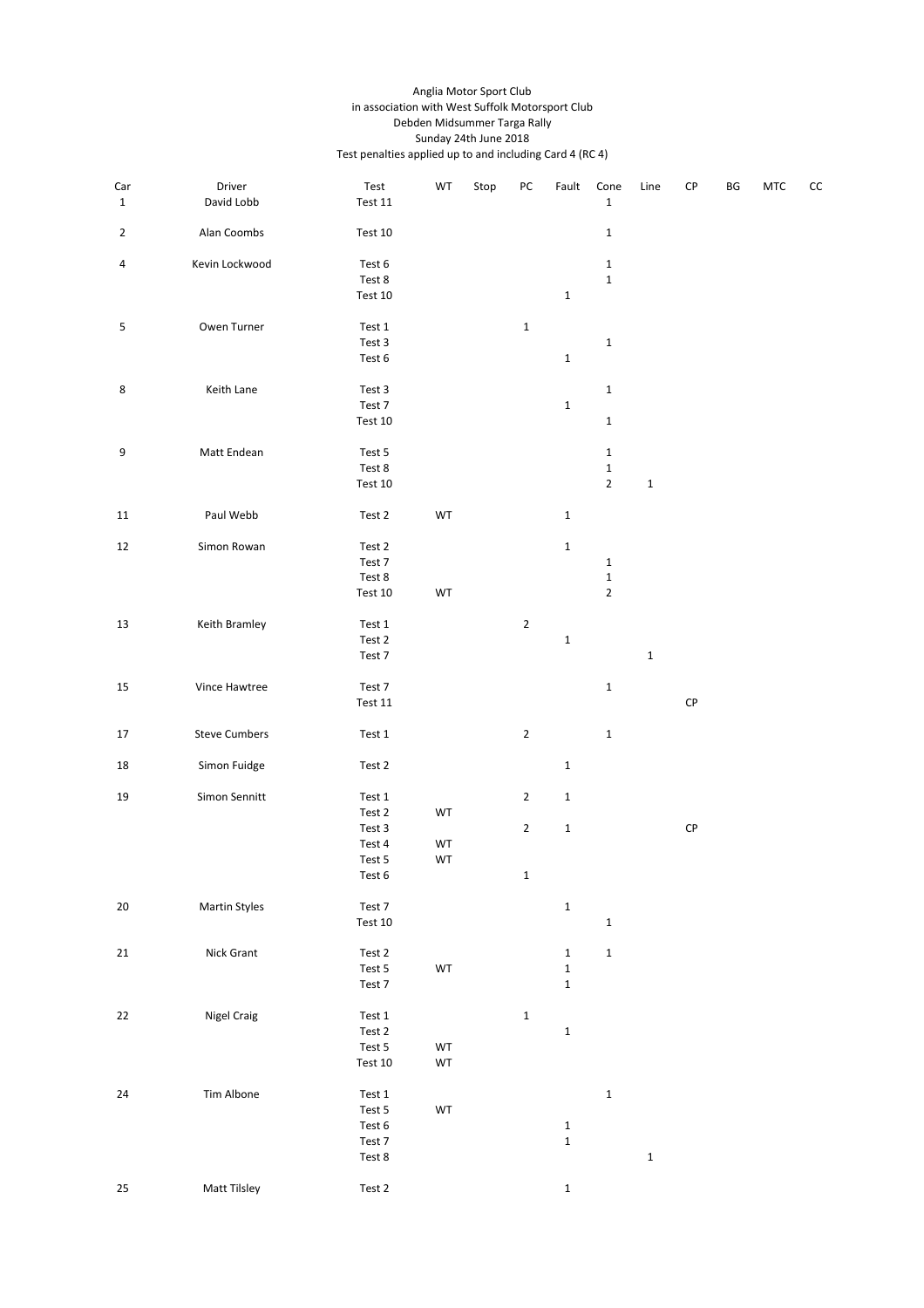| 26 | Robert Ginn           | Test 1  |    |                | $\mathbf 1$ |                |              |
|----|-----------------------|---------|----|----------------|-------------|----------------|--------------|
|    |                       | Test 2  | WT |                |             | $\mathbf 1$    |              |
|    |                       | Test 4  | WT |                |             |                |              |
|    |                       | Test 5  |    | 1              | 1           |                |              |
|    |                       | Test 6  |    |                |             | $\mathbf 1$    |              |
|    |                       | Test 9  |    | $\overline{2}$ |             |                |              |
|    |                       | Test 10 |    |                |             | $\mathbf 1$    | $\mathbf{1}$ |
|    |                       |         |    |                |             | $\mathbf 1$    |              |
|    |                       | Test 11 | WT | $\overline{2}$ |             |                |              |
|    |                       |         |    |                |             |                |              |
| 27 | Jon Hunt              | Test 1  |    | 1              |             |                |              |
|    |                       | Test 6  |    | 1              |             |                |              |
|    |                       | Test 10 |    |                |             | $\mathbf 2$    |              |
|    |                       |         |    |                |             |                |              |
| 28 | John Peterson         | Test 6  |    | 1              |             |                |              |
|    |                       |         |    |                |             |                |              |
| 29 | Paul Pridham          | Test 2  |    |                | $\mathbf 1$ |                |              |
|    |                       | Test 5  |    |                | $\mathbf 1$ |                |              |
|    |                       | Test 10 | WT |                |             | $\sqrt{2}$     |              |
|    |                       |         |    |                |             |                |              |
| 30 | Chris Rose            | Test 2  |    | $\mathbf 1$    |             |                |              |
|    |                       | Test 4  |    |                |             |                |              |
|    |                       |         |    |                |             | $\mathbf 1$    |              |
|    |                       | Test 7  | WT |                |             |                |              |
|    |                       | Test 10 | WT |                |             | $\overline{2}$ |              |
|    |                       |         |    |                |             |                |              |
| 31 | Mick Rose             | Test 5  |    | 1              |             |                |              |
|    |                       | Test 7  |    |                | 1           |                |              |
|    |                       | Test 10 | WT |                | $\mathbf 1$ |                |              |
|    |                       |         |    |                |             |                |              |
| 33 | Paul Merryweather     | Test 1  |    |                |             | $\mathbf 1$    |              |
|    |                       | Test 2  | WT |                | 1           |                |              |
|    |                       | Test 5  | WT |                |             |                |              |
|    |                       | Test 6  |    | 1              |             |                |              |
|    |                       |         |    |                |             |                |              |
|    |                       | Test 7  |    |                | 1           |                |              |
|    |                       | Test 9  | WT |                |             |                |              |
|    |                       | Test 10 |    | 1              | $\mathbf 1$ |                |              |
|    |                       | Test 12 | WT |                |             |                |              |
|    |                       |         |    |                |             |                |              |
| 34 | Chris Barns           | Test 1  |    | $\mathbf 1$    |             | $\mathbf 1$    |              |
|    |                       | Test 4  |    |                |             | $\mathbf 1$    |              |
|    |                       | Test 7  | WT |                |             |                |              |
|    |                       | Test 8  |    |                |             | $\mathbf 1$    |              |
|    |                       | Test 9  | WT |                |             |                |              |
|    |                       | Test 10 | WT |                |             | $\mathbf 1$    |              |
|    |                       |         |    |                |             |                |              |
|    |                       | Test 11 |    | $\mathbf 1$    |             |                |              |
|    |                       | Test 12 | WT |                |             |                |              |
|    |                       |         |    |                |             |                |              |
| 35 | James Tilley          | Test 4  |    |                |             | $\mathbf 1$    |              |
|    |                       | Test 5  |    | 1              |             |                |              |
|    |                       | Test 6  |    |                |             | $\mathbf 1$    |              |
|    |                       | Test 7  | WT |                |             |                |              |
|    |                       | Test 8  |    | 1              |             |                |              |
|    |                       | Test 10 | WT |                |             |                |              |
|    |                       |         |    |                |             |                |              |
| 37 | Peter Goodwin         | Test 1  |    | 1              |             |                |              |
|    |                       | Test 4  | WT |                |             |                |              |
|    |                       |         |    |                |             |                |              |
|    |                       | Test 5  | WT |                | $\mathbf 1$ | $\mathbf 1$    |              |
|    |                       | Test 7  |    |                | 1           |                |              |
|    |                       | Test 8  |    | 1              |             |                |              |
|    |                       | Test 10 | WT |                |             | $\mathbf 1$    |              |
|    |                       |         |    |                |             |                |              |
| 38 | <b>Brian Grant</b>    | Test 6  |    |                |             | $\mathbf 1$    |              |
|    |                       | Test 8  |    |                |             | $\mathbf 1$    |              |
|    |                       |         |    |                |             |                |              |
| 40 | <b>Claire Gillies</b> | Test 2  | WT |                | $\mathbf 1$ |                |              |
|    |                       | Test 5  | WT |                |             |                |              |
|    |                       |         |    |                |             |                |              |
|    |                       |         |    |                |             |                |              |
| 41 | Antons Kuzenko        | Test 6  |    |                |             | $\mathbf 1$    |              |
|    |                       | Test 7  |    |                |             | $\mathbf 1$    |              |
|    |                       | Test 11 | MT |                |             |                |              |
|    |                       | Test 12 | MT |                |             |                |              |
|    |                       |         |    |                |             |                |              |
| 42 | Andrew Bainbridge     | Test 10 |    |                |             | $\mathbf 1$    |              |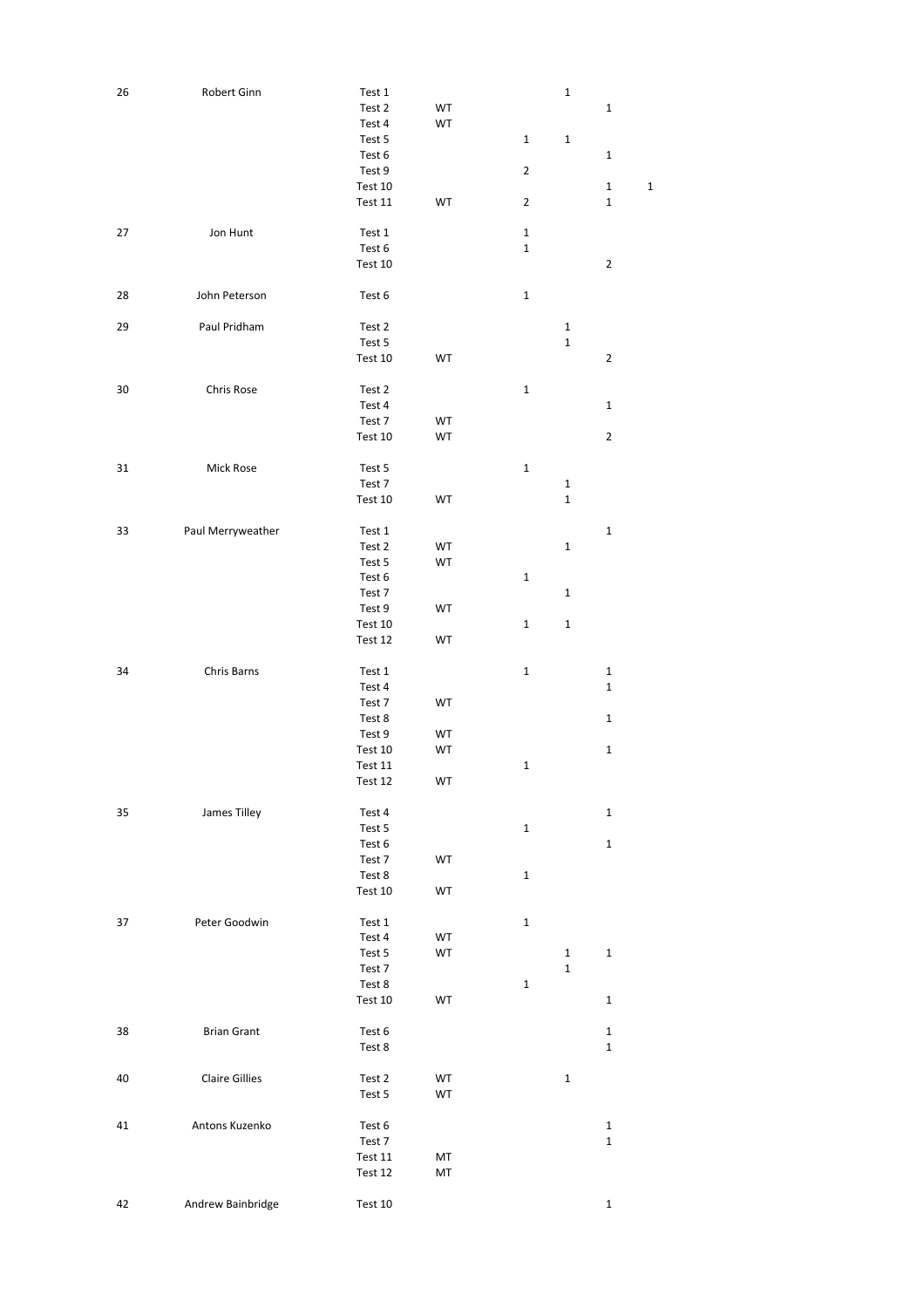| 43 | Jim Bowie           | Test 1            |    |                |              | $\mathbf 1$                |             |    |
|----|---------------------|-------------------|----|----------------|--------------|----------------------------|-------------|----|
| 44 | Kayne Lockwood      | Test 10           |    |                |              | $\mathbf 1$                |             |    |
|    |                     |                   |    |                |              |                            |             |    |
| 45 | Rachel Vestey       | Test 1<br>Test 6  |    |                |              | $\mathbf 1$<br>$\mathbf 1$ |             |    |
| 48 | Martin Lane         | Test 8            |    |                |              | $\mathbf 1$                |             |    |
|    |                     |                   |    |                |              |                            |             |    |
| 49 | Suze Endean         | Test 1            |    |                |              | $\mathbf 1$                |             |    |
|    |                     | Test 4            |    |                |              | $\mathbf 1$                |             |    |
|    |                     | Test 11           |    |                |              | $\mathbf 1$                |             |    |
| 51 | Tom Rielly          | Test 1            | WT |                |              |                            |             |    |
|    |                     | Test 9            |    |                |              | $\mathbf 1$                |             |    |
|    |                     | Test 10           |    |                |              | $\mathsf 3$                |             |    |
|    |                     | Test 11           |    |                |              | $\mathbf 1$                |             |    |
| 52 | Tim Rowan           | Test 1            | WT |                |              |                            |             |    |
|    |                     | Test 2            | WT |                | $\mathbf{1}$ |                            |             |    |
|    |                     | Test 6            |    |                | $\mathbf 1$  |                            |             |    |
|    |                     | Test 7            | WT |                |              |                            |             |    |
|    |                     |                   |    |                |              |                            |             |    |
| 53 | Rob Mchugh          | Test 2            |    |                | $\mathbf{1}$ |                            |             |    |
|    |                     | Test 6            |    | $\overline{2}$ |              |                            |             |    |
|    |                     | Test 7            | WT |                |              |                            |             |    |
| 54 | Laura Christmas     | Test 6            |    | $\mathbf 1$    |              |                            |             |    |
|    |                     | Test 10           |    |                |              | $\mathbf 1$                |             |    |
|    |                     |                   |    |                |              |                            |             |    |
| 55 | Luis Gutierrez-Diaz | Test 1            |    | $\mathbf{1}$   |              |                            |             |    |
|    |                     | Test 2            |    | $\mathbf 1$    |              |                            |             |    |
|    |                     | Test 6            |    |                | $\mathbf 1$  |                            |             |    |
|    |                     | Test 8            |    |                |              |                            | $\mathbf 1$ |    |
|    |                     | Test 10           |    |                |              | $\mathbf 1$                |             |    |
| 57 | Fiona Cumbers       | Test 2            |    |                |              |                            |             | CP |
|    |                     | Test 10           |    |                |              | $\mathbf 1$                |             |    |
|    |                     | Test 11           |    |                |              | $\mathbf 1$                |             |    |
| 59 | Giles Hainsworth    | Test 1            |    | $\mathbf 1$    |              |                            |             |    |
|    |                     | Test 2            | WT |                | $\mathbf 1$  |                            |             |    |
|    |                     | Test 6            |    |                | $\mathbf 1$  |                            |             |    |
|    |                     | Test 7            |    |                | $\mathbf 1$  |                            |             |    |
|    |                     | Test 10           | WT |                |              |                            |             |    |
|    |                     |                   |    |                |              |                            |             |    |
| 60 | Christine Styles    | Test 2            | WT |                | $\mathbf{1}$ |                            |             |    |
|    |                     | Test 5            | WT |                |              |                            |             |    |
|    |                     | Test 7<br>Test 10 |    |                | $\mathbf{1}$ | $\mathbf 1$                |             |    |
|    |                     |                   |    |                |              |                            |             |    |
| 61 | Heather Pridham     | Test 1            | WT |                |              |                            |             |    |
|    |                     | Test 2            | WT |                | $\mathbf{1}$ |                            |             |    |
|    |                     | Test 5            | WT |                | $\mathbf 1$  |                            |             |    |
|    |                     | Test 6            |    |                | $\mathbf 1$  |                            |             |    |
|    |                     | Test 7            | WT |                |              |                            |             |    |
|    |                     | Test 10           | WT |                |              | $\mathbf 1$                |             |    |
| 62 | Dick Athow          | Test 4            |    |                |              | $\mathbf 1$                |             |    |
|    |                     | Test 10           | WT |                |              | $\mathbf 1$                |             |    |
|    |                     | Test $11$         |    |                |              |                            | $\mathbf 1$ |    |
|    |                     |                   |    |                |              |                            |             |    |
| 64 | Archie Albone       | Test 2            | WT |                | $\mathbf{1}$ |                            |             |    |
|    |                     | Test 5            | WT |                |              |                            |             |    |
|    |                     | Test 7            |    |                | $\mathbf 1$  |                            |             |    |
|    |                     | Test 8<br>Test 10 | WT |                |              | $\mathbf 1$                |             |    |
|    |                     |                   |    |                |              |                            |             |    |
| 65 | Kevin Tilsley       | Test 6            |    |                | $\mathbf 1$  |                            |             |    |
|    |                     | Test 7            |    |                | $\mathbf{1}$ |                            |             |    |
|    |                     |                   |    |                |              |                            |             |    |